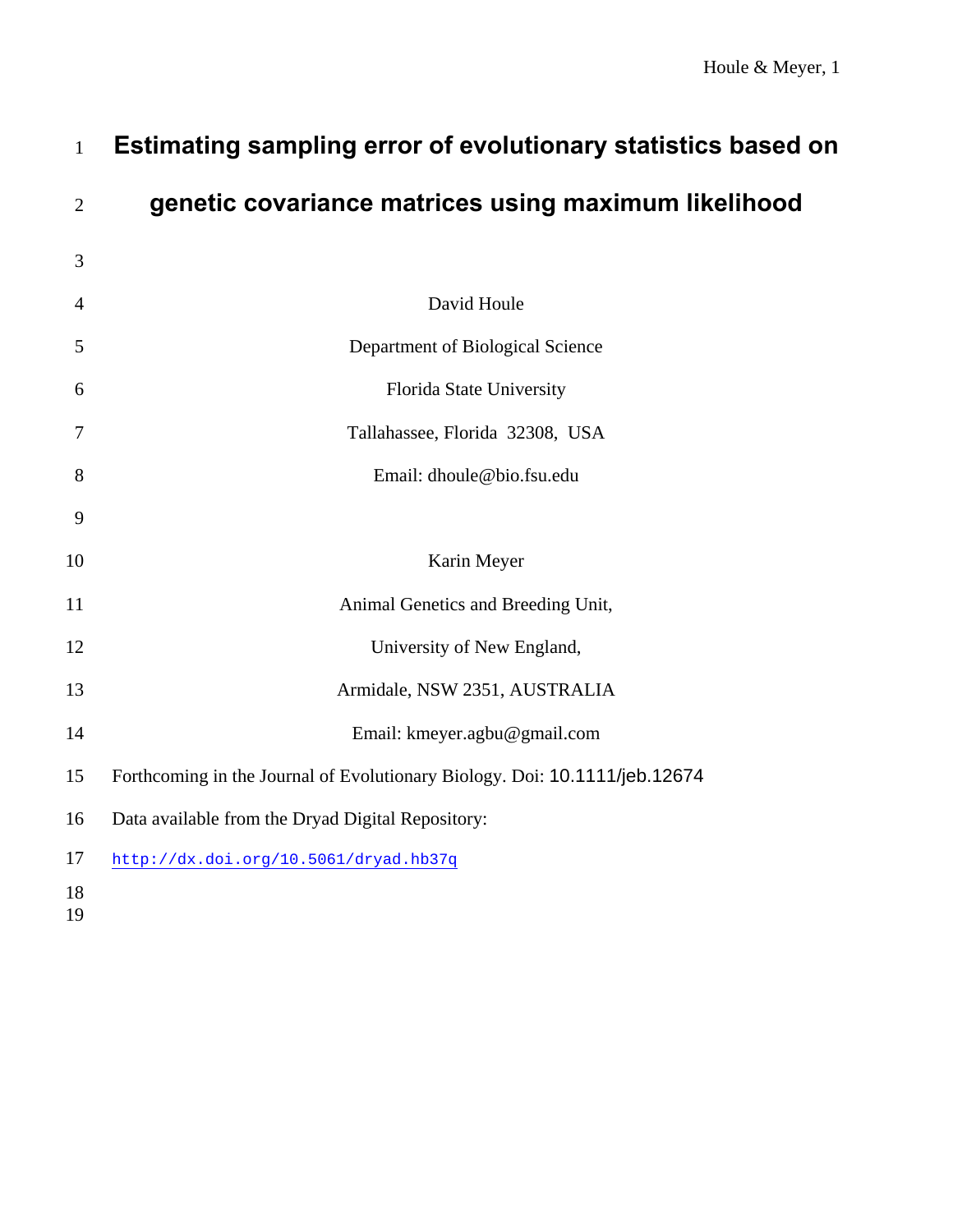# 20 **Abstract**

21 We explore the estimation of uncertainty in evolutionary parameters using a recently devised 22 approach for resampling entire additive genetic variance-covariance matrices (**G**). Large sample 23 theory shows that maximum likelihood estimates (including restricted maximum likelihood, 24 REML) asymptotically have a multivariate normal distribution, with covariance matrix derived 25 from the inverse of the information matrix, and mean equal to the estimated **G**. This suggests 26 that sampling estimates of **G** from this distribution can be used to assess the variability of 27 estimates of **G**, and of functions of **G**. We refer to this as the REML-MVN method. This has 28 been implemented in the mixed model program Wombat. Estimates of sampling variances from 29 REML-MVN were compared to those from the parametric bootstrap and from a Bayesian 30 Markov chain Monte Carlo (MCMC) approach (implemented in the R package MCMCglmm). 31 We apply each approach to evolvability statistics previously estimated for a large, 20- 32 dimensional data set for Drosophila wings. REML-MVN and MCMC sampling variances are 33 close to those estimated with the parametric bootstrap. Both slightly underestimate the error in 34 the best-estimated aspects of the **G** matrix. REML analysis supports the previous conclusion that 35 the **G** matrix for this population is full-rank. REML-MVN is computationally very efficient, 36 making it an attractive alternative to both data resampling and MCMC approaches to assessing 37 confidence in parameters of evolutionary interest.

38

39 Keywords: G matrix, quantitative genetics, evolution, restricted maximum likelihood,

40 evolvability, sampling error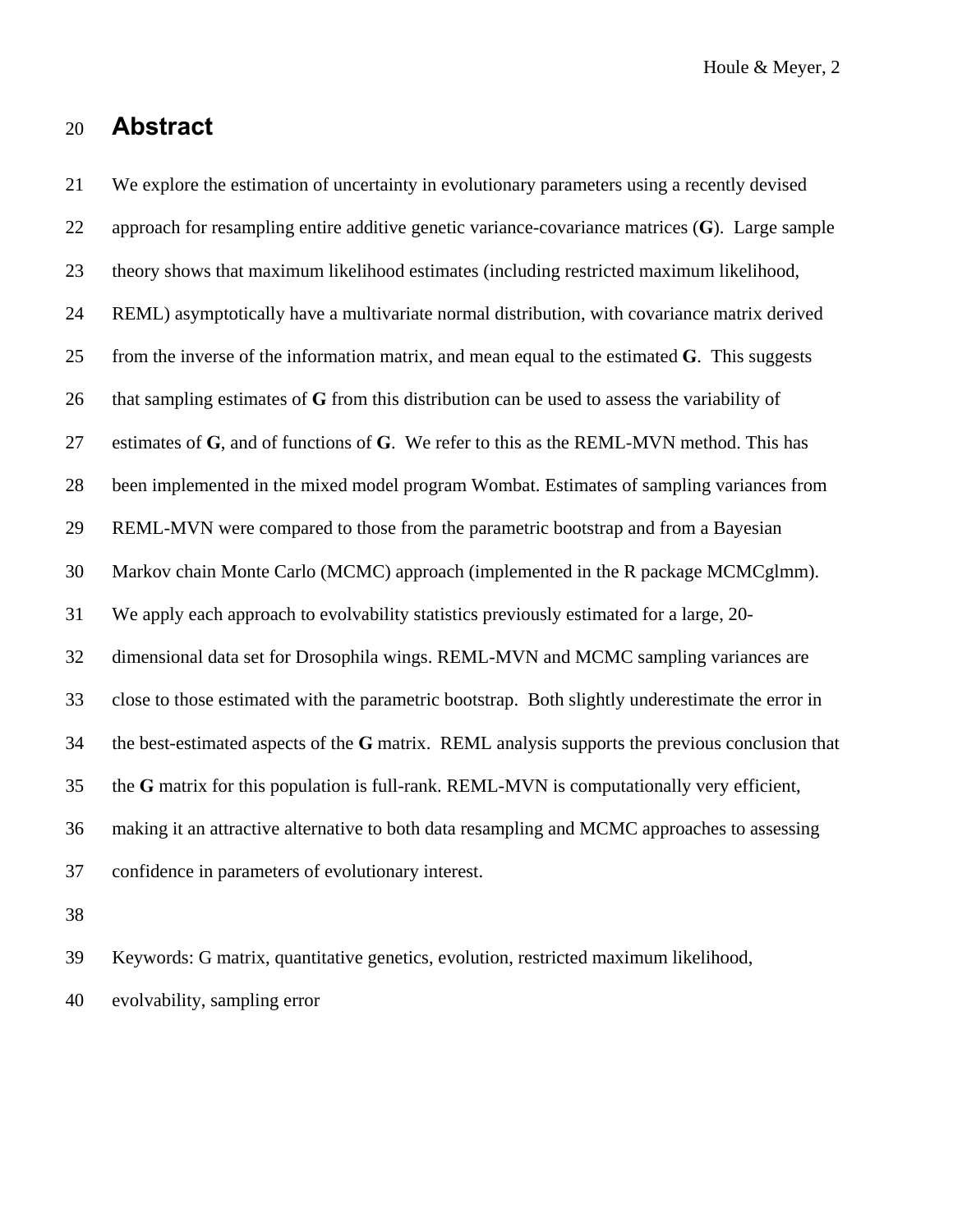# 41 **Introduction**

42 The evolutionary properties of sets of phenotypic traits in outbred populations are summarized 43 by the additive genetic variance-covariance matrix, **G** (Lande, 1979). When paired with an 44 estimate of the strength and direction of selection, **G** predicts the rate and direction of evolution. 45 As a result, **G** matrix estimates are essential elements in a wide variety of evolutionary statistics 46 that quantify such features as the ability of a population to respond to directional selection on 47 multiple traits (Lande, 1979, Cheverud, 1996, Hansen & Houle, 2008), the degree of modular 48 structure to variation, and how variation of evolution is spread across phenotypic dimensions 49 (Mezey & Houle, 2005, Hine & Blows, 2006, Kirkpatrick, 2009, Houle & Fierst, 2013). A 50 related set of methods focuses on comparison of the evolutionary potential of different 51 populations (Kirkpatrick, 2009, Cheverud, 1996, Cheverud & Marroig, 2007, Krzanowski, 1979, 52 Houle & Fierst, 2013, Hansen & Houle, 2008, Aguirre et al., 2014, Hine et al., 2009). 53 While calculating estimates of such statistics is straightforward, assessing the sampling 54 properties of these statistics is much more challenging. The first step is always to identify a set of 55 **G** matrices consistent with sampling variation of the original data. Once this is done, the 56 sampling variation of functions of **G** can then be estimated by applying the function to these 57 sample matrices. For many years, data resampling methods, such as bootstrapping or jackknifing 58 (e.g., Phillips & Arnold, 1999, Mezey & Houle, 2005, Hine et al., 2009) have been the major tool 59 for generating such families of estimates. Since estimation of **G** matrices is generally 60 computationally demanding, data resampling can be prohibitively time-consuming. The rise of 61 numerical Bayesian estimation using Markov chain Monte Carlo (MCMC) methods (Gelman et 62 al., 2013, Hadfield, 2010) and their increasing application to quantitative genetics (Sorensen & 63 Gianola, 2002, O'Hara et al., 2008, Ovaskainen et al., 2008, Aguirre et al., 2014, Stinchcombe et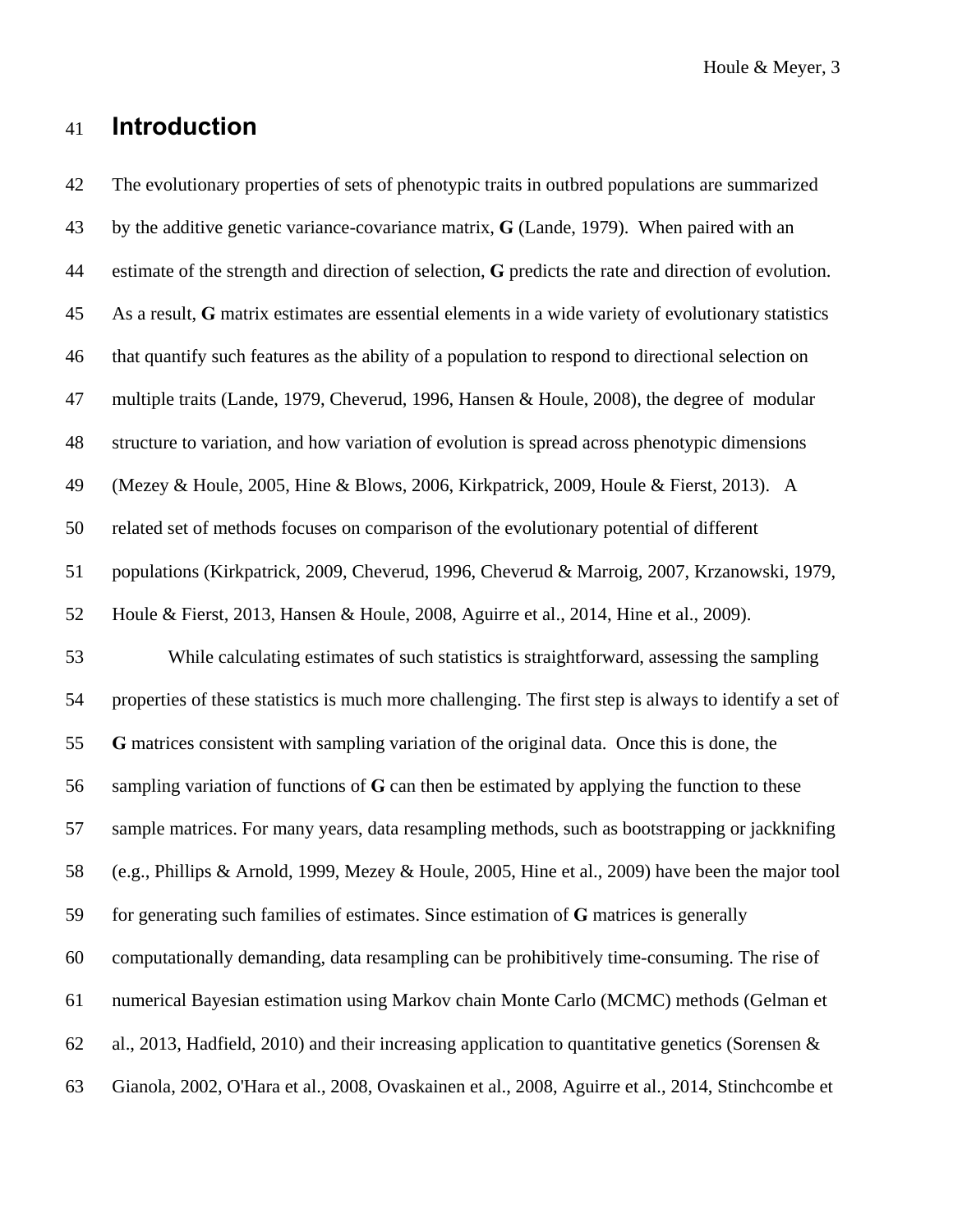64 al., 2014) has provided a simpler general route to the assessment of the uncertainty in 65 evolutionary characteristics. In MCMC methods, the estimation of a **G** matrix proceeds by 66 estimating the distribution of **G** matrices consistent with the data. The samples from this 67 posterior distribution are then used to estimate variation in evolutionary statistics (e.g. Aguirre et 68 al. 2014). MCMC approaches can also be computationally demanding, and therefore difficult to 69 apply to data sets with large numbers of parameters and large sample sizes.

70 Meyer and Houle (2013) recently proposed an alternative method for sampling entire **G** 71 matrices based on Restricted Maximum Likelihood (REML). Provided large sample theory 72 holds, the sampling distribution of the parameters of **G** approaches a multivariate normal 73 distribution with covariance matrix given by the inverse of the information matrix. Values of **G** 74 can be readily sampled from this distribution. This approach has been implemented in the mixed 75 model program Wombat (Meyer, 2010-2015). We call this the REML-MVN method. A similar 76 general approach has been suggested by Mandel (2013). Meyer & Houle (2013) compared 77 estimates of sampling variances from REML-MVN with those based on simulated data drawn 78 from the same distribution, and obtained close agreement. They showed that confidence 79 intervals from REML-MVN were more accurate than those based on the Delta method (Oehlert, 80 1992) for parameters near their boundaries, such as genetic correlations approaching unity. 81 Kingsolver et al. (2015) used REML-MVN to estimate variation in decompositions of **G** for 82 function-valued traits.

83 In this contribution, we demonstrate estimation of evolutionary statistics using REML-84 MVN for data from a large, high-dimensional data set on wing shape variation in *Drosophila*  85 *melanogaster* (Mezey & Houle, 2005). Hansen and Houle (2008) previously estimated measures 86 of evolvability for these data. The addition of confidence limits to their analysis allows us to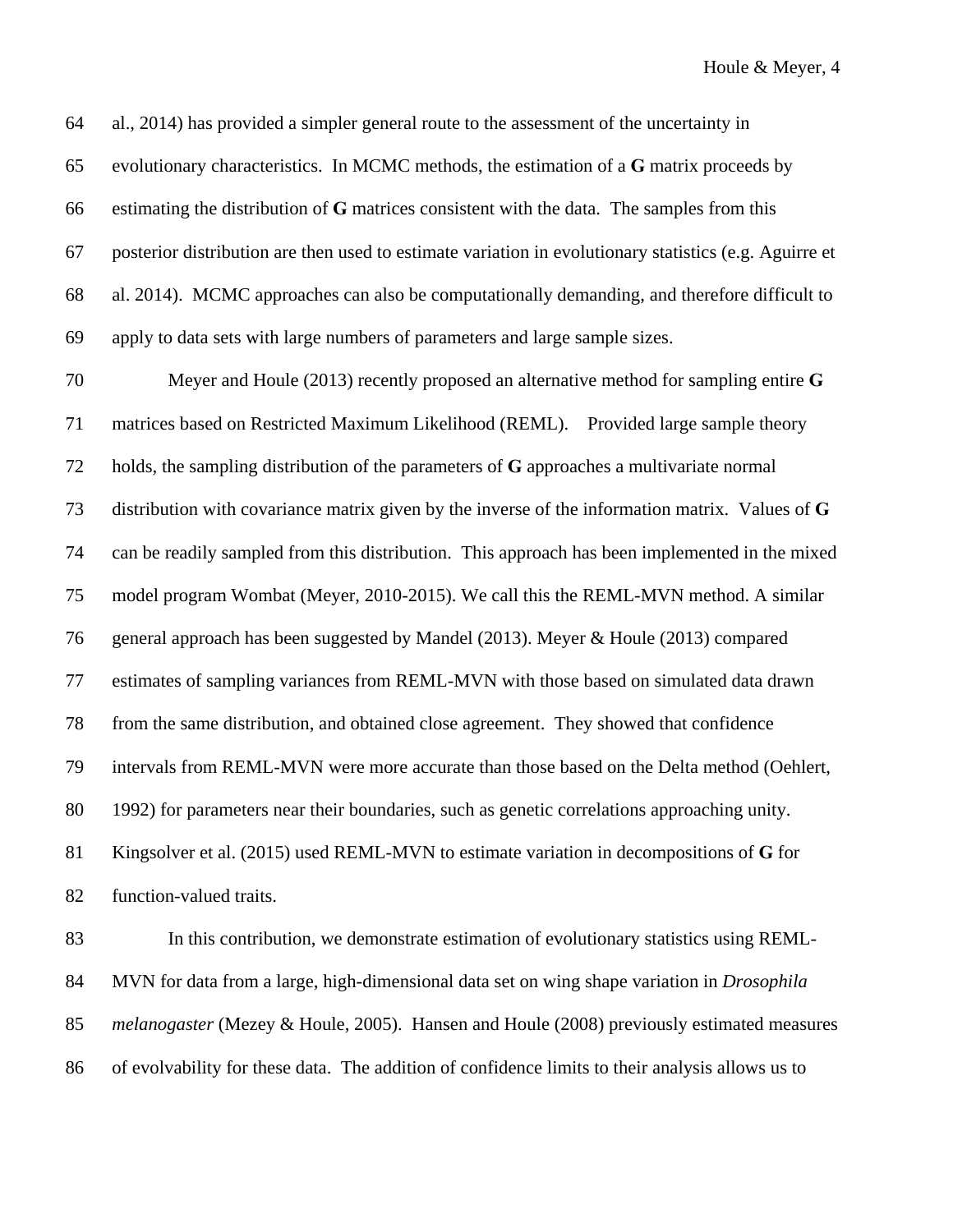87 assess the robustness of their conclusions. We compare these error estimates to those estimated 88 using the parametric bootstrap and MCMC.

## 89 *Sampling G matrices based on REML estimates*

90 The Restricted Maximum Likelihood multivariate normal (REML-MVN) sampling approach 91 relies on the result that the distribution of maximum likelihood estimates asymptotically 92 approaches a multivariate normal distribution as sample size increases. Let **θ** denote the vector of 93 parameters to be estimated, e.g. the  $k(k + 1)/2$  distinct elements of a covariance matrix G. The 94 covariance matrix of the estimates is approximated by the inverse of the information matrix, **95** denoted as **H**( $\theta$ ). If the vector of estimates at convergence is  $\hat{\theta}$ , then the distribution of  $\hat{\theta}$  is

$$
96 \qquad N(\hat{\theta}, H(\hat{\theta}))
$$

97 REML estimates of covariances matrices are constrained to the parameter space, i.e. 98 forced to have non-negative eigenvalues throughout so that they are positive semi-definite. Most 99 REML software enforces this by re-parameterizing to estimate the elements of the Cholesky 100 factors of covariance matrices, the elements of the lower triangular matrix **L** for  $G = L L'$ . In 101 addition, positive diagonal elements of  $\bf{L}$  are ensured by transforming them to logarithmic scale 102 (Meyer & Smith, 1996). On completion of the analysis, a 'valid' estimate of **G** is obtained by 103 reversing the transformation. Asymptotic normality of  $\hat{\theta}$  holds on either scale.

104 This then presents the possibility of using the multivariate normal sampling approach on 105 two different scales; on the G-scale we can use multivariate normality to directly sample the 106 elements of **G** (with vector of estimates  $\theta$ <sup> $\theta$ </sup><sub> $\theta$ </sub>), while on the L-scale we can sample the elements of **L** (with vector of estimates  $\theta_L$ ), and use those to construct estimates of G. More formally, we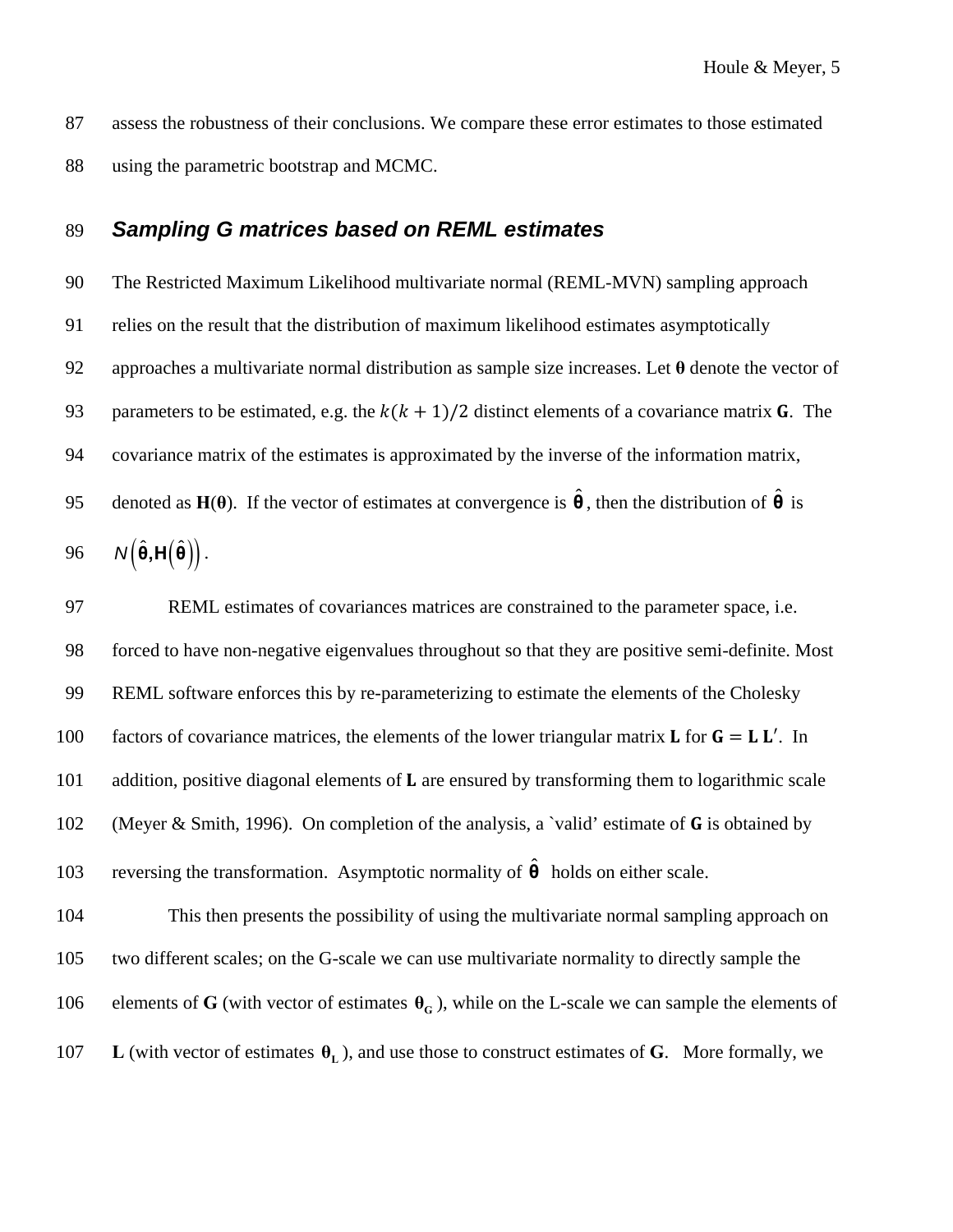108 can generate **G** matrix values, denoted  $\hat{G}$ , drawn from the sampling distribution of **G**, denoted 109  $\tilde{G}$ , by sampling the elements of  $\hat{G}$ , or by sampling the elements of  $\hat{L}$ .

110 Sampling  $\theta_G$  directly attempts to approximate the large sample distribution of **G**, similar 111 to what MCMC typically does, albeit for different distributions. There is, however, a key 112 difference between G-sampling and MCMC in that sampling on the G-scale does not guarantee 113 that samples  $\hat{G}$  are positive semi-definite, i.e. we may obtain values outside of the parameter 114 space, especially for matrices with eigenvalues close to the boundary. In contrast, MCMC 115 algorithms typically sample a sum-of-squares and cross-products matrix guaranteed to be 116 positive definite. Sampling on the G-scale will yield a mean of the  $\tilde{G}$  across samples equal to 117 the REML estimate  $\hat{G}$ . For linear functions of  $G$ , sampling errors and confidence intervals 118 derived are equivalent to those obtained from  $H(\hat{\theta}_G)$ . For non-linear functions, we are likely to 119 obtain slightly more appropriate estimates than with the Delta method, as we are not performing 120 a linear approximation.

121 In contrast, sampling  $\theta_L$  mimics what is done during the REML estimation process and thus attempts to approximate the actual distribution of estimates of  $\hat{G}$ . This is affected by 123 constraints on the parameter space and, while it ensures positive semi-definite samples  $\tilde{G}$ , their 124 mean is thus not necessarily equal to  $\hat{G}$ , the difference reflecting bias due to constraints. This 125 bias can be substantial if sample sizes are small and  $k$  is reasonably large. Samples of  $\tilde{G}$  or its 126 functions obtained by sampling  $\theta_L$  should thus be more comparable to those from the MCMC 127 methods discussed above, which also constrain estimates to the parameter space.

128 **On either the L** or **G** scale, samples from the distribution  $\tilde{G}$  are obtained as

$$
\tilde{\mathbf{\theta}} = \hat{\mathbf{\theta}} + \mathbf{L}_{\mathbf{H}} \mathbf{d}
$$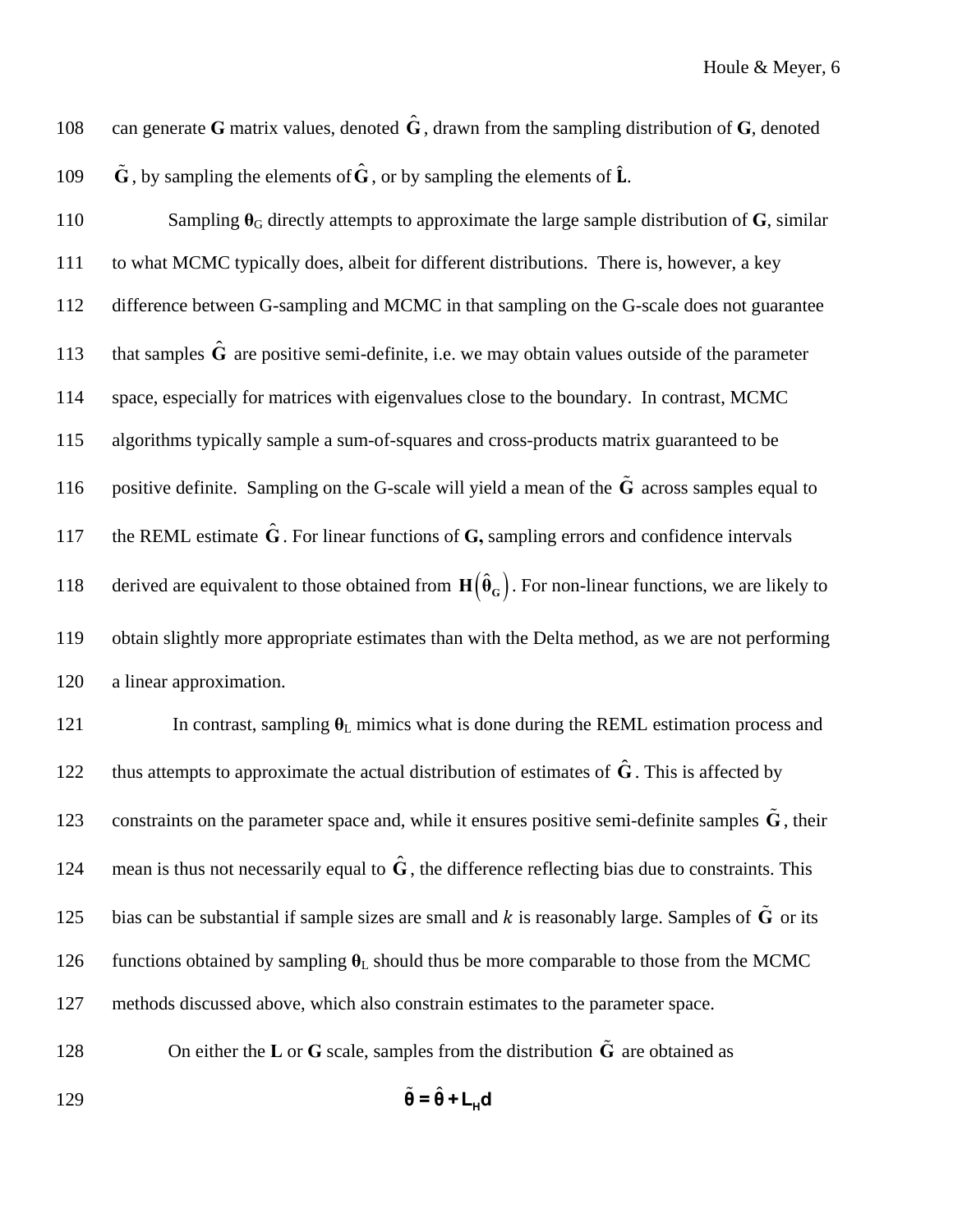130 where L<sub>H</sub> is the Cholesky factor of the inverse of the information matrix, and **d** is a vector of 131 standard normal deviates  $d_i \sim N(0,1)$ . The vector  $\tilde{\theta}$  is then reshaped into a sample matrix  $\tilde{G}$ 132 for analysis. This approach has been implemented in the freely available mixed-model package 133 Wombat (Meyer, 2010-2015). Using simulated data, Meyer and Houle (2013) demonstrated 134 excellent agreement between empirical estimates of sampling variation and the L-scale REML-135 MVN estimates, a point we return to in the Discussion.

136

## 137 *Methods*

138 We estimated the **G** matrix based on wing measurements of a wild-collected population of *D.*  139 *melanogaster* from Wabasso, Florida USA (Mezey & Houle, 2005). Mezey and Houle generated 140 170 half-sib and 790 full-sib families and measured 17,323 wings from parents and offspring. 141 The phenotypic data were the x,y coordinates of 12 vein intersections measured with 142 WINGMACHINE, a semi-automated system that records scale information and detects vein 143 positions from digital wing images (Houle et al., 2003). The 24 coordinates obtained from each 144 wing were geometrically aligned to the mean shape using Procrustes least-squares 145 superimposition (Rohlf & Slice, 1990), which removes centroid size as a scaling factor. 146 Although the superimposed data are still in the form of 12 pairs of coordinates, 4 degrees of 147 freedom are used for superimposition, so the resulting **G** matrix has a maximum rank or 148 dimensionality of 20. Mezey & Houle (2005) estimated **G** piecewise using a method-of-149 moments mixed model analyses of each pair of traits. Hansen and Houle (2008) used the 150 average of Mezey & Houle's male and female **G** matrices, shown in Table S1. We will refer to 151 this as the H&H08 **G**.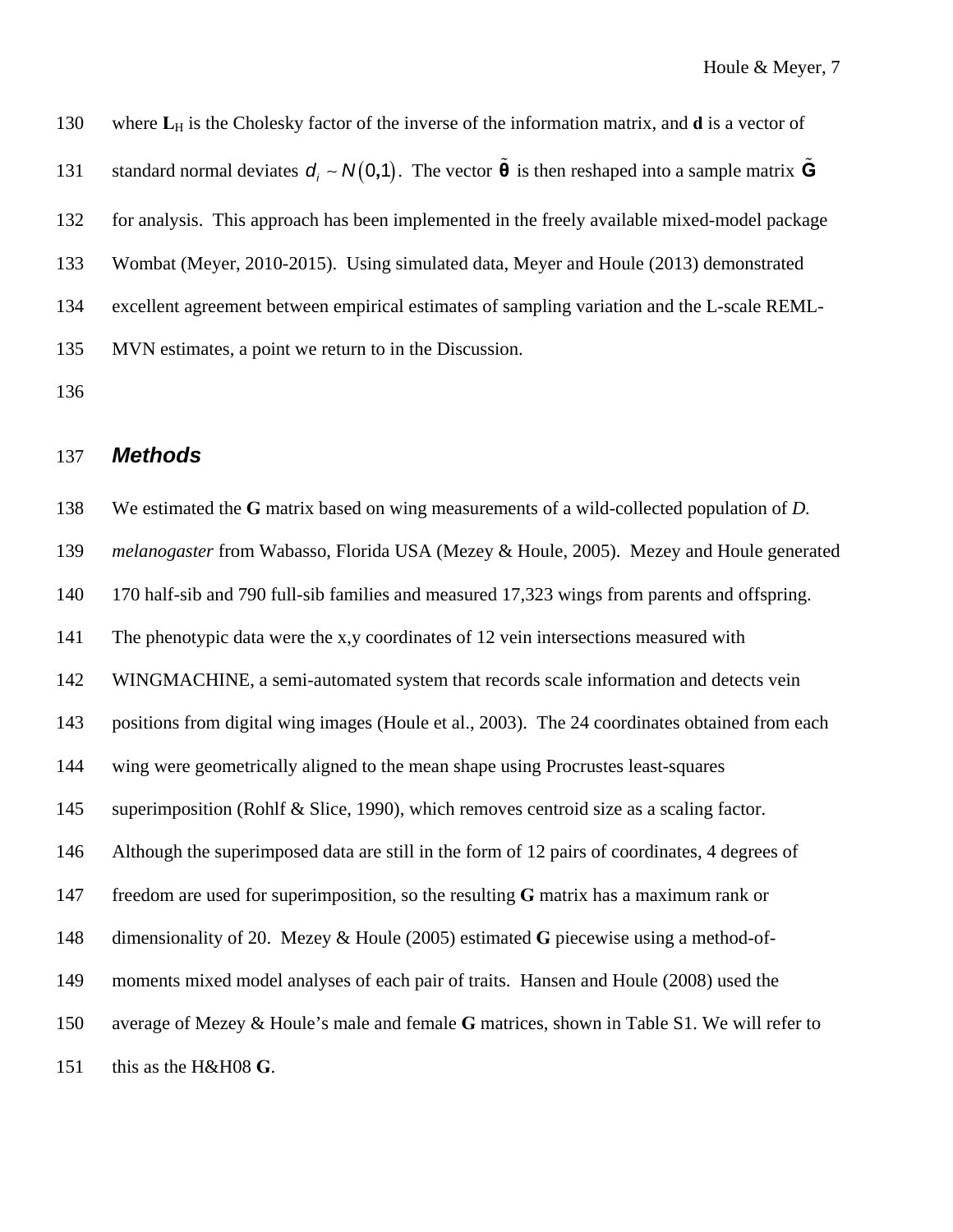152 To estimate sampling error using REML-MVN, we re-estimated **G** using REML 153 implemented in Wombat (Meyer, 2010-2015). Before the new analyses, the original Wabasso 154 data were geometrically aligned with a much larger set of 83,000 wings, including specimens 155 from 117 dipteran species, our spontaneous mutation data (Houle and Fierst 2013), and 184 156 Drosophila Genome Reference Project (Mackay et al., 2012) inbred lines. This enables as yet 157 unpublished comparisons of the Wabasso **G** matrix to these data sets. We refer to the original 158 superimposition used in previous publications (Mezey & Houle, 2005, Hansen & Houle, 2008) 159 as the 'Wabasso' superimposition, and the new one as the 'combined' superimposition. Before 160 analysis, we scored wing data on the first 20 eigenvectors of the phenotypic variance-covariance 161 matrix from the pooled male and female Wabasso population data. We fit sex as a fixed effect to 162 obtain a direct estimate of the pooled-sex **G** matrix. Estimation of **G** was carried out for both 163 full- and reduced-rank models (Kirkpatrick & Meyer, 2004, Meyer & Kirkpatrick, 2005, 2008), 164 and we selected the best-fitting model on the basis of Akaike's information criterion corrected 165 for small sample size (AICc). REML-MVN estimates of sampling variances were then obtained 166 drawing 100,000 samples of **G** on both the G- and L-scale. 167 MCMC analyses were carried out in the R package MCMCglmm (Hadfield, 2010). To

168 investigate convergence, we initiated runs using parameters that were functions of the sex-169 adjusted phenotypic covariance matrix. All runs used a degree of belief of 20.002, slightly more 170 than the dimensions of each matrix, and parameter expansion with a half-Cauchy prior with a 171 scale parameter of  $\sqrt{1000}$ . These values combine to establish the priors as minimally 172 informative. With parameter expansion, convergence was rapid, and burn-ins of just 100 173 iterations were necessary. Thinning to 60 iterations reduced autocorrelations between samples to 174 0.1 or less. Without parameter expansion, runs with different priors needed approximately 5,000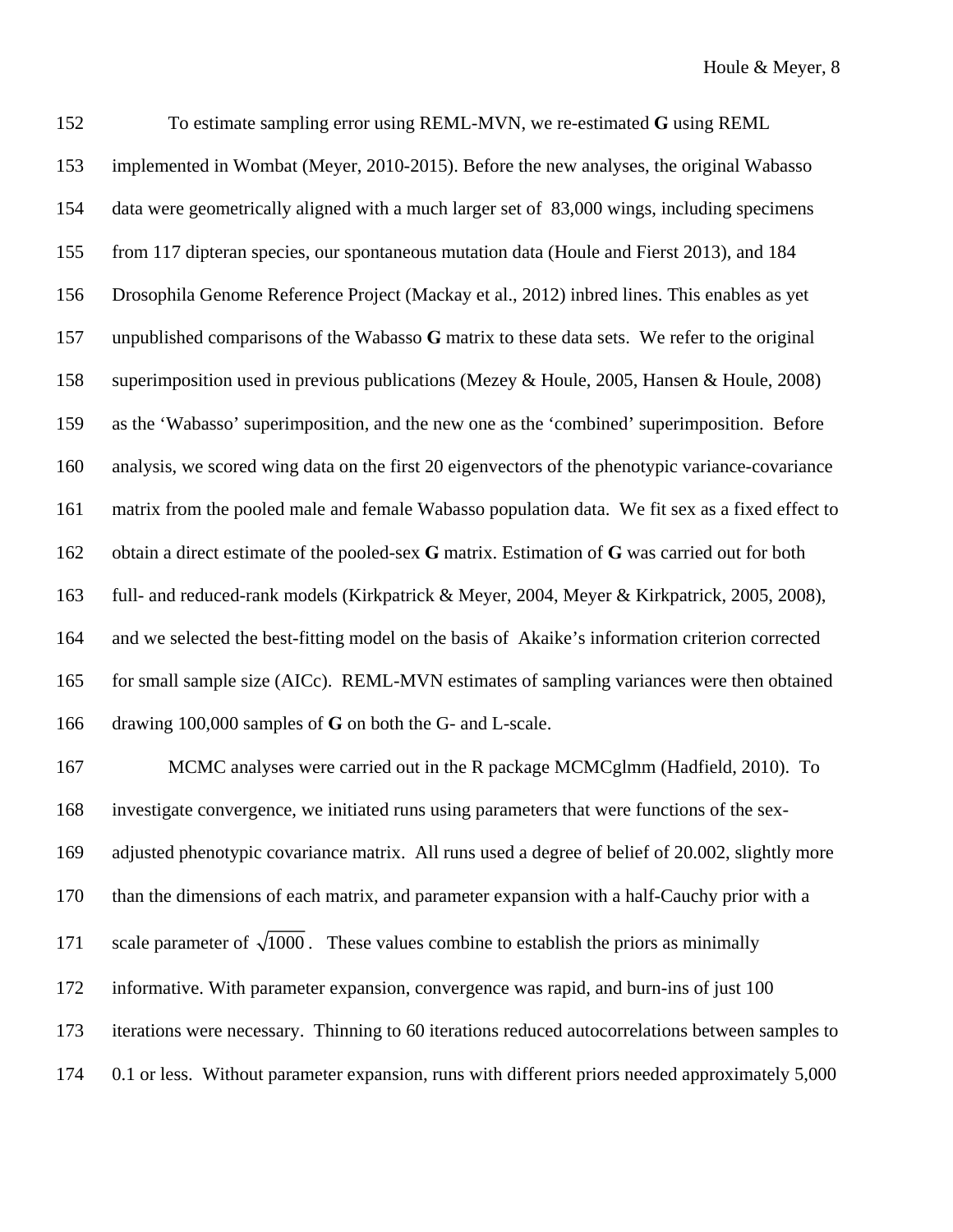175 iterations of burn-in to achieve a stationary distribution, and runs with starting parameters far 176 from the REML estimates often did not converge.

177 To provide a meaningful baseline against which to compare the parameter means and 178 variances we carried out a parametric bootstrap analysis. This involved resampling data from a 179 multivariate normal distribution on the pedigree of the Wabasso experiment, using the REML 180 estimates of **G** and residual variances as population parameters. A full REML analysis was then 181 carried out for each of 1000 simulated data sets, and estimates of sampling variances were 182 obtained as empirical variances across replicates. Both resampling and analysis were carried out 183 in Wombat.

184 We used the mean wing shapes of seven other drosophilid species (listed in Tables 2 and 185 3) to choose interesting directions in which to investigate evolvability (Hansen & Houle, 2008). 186 The mean of each species was based on approximately 200 wings obtained from lab-reared flies. 187 We recalculated the directions from *D. melanogaster* based on the same specimens used in 188 H&H08, but using the combined superimposition, instead of a species-data only superimposition. 189 This resulted in slightly different estimates of phenotypic distance and direction from those 190 shown in H&H08.

191 Evolvability, *e*, is the predicted response to unit strength selection in the direction of the 192 selection gradient, **β**, in the absence of stabilizing selection. It is calculated as the projection of 193 the response vector to a unit-length **β** on **β**

$$
e(\mathbf{\beta}) = \mathbf{\beta}' \mathbf{G} \mathbf{\beta}
$$

195 Conditional evolvability, *c*, is the response to unit strength selection when stabilizing selection 196 around the selected direction is infinitely strong. Conditional evolvability is

197  $c(\boldsymbol{\beta}) = (\boldsymbol{\beta}' \mathbf{G}^{-1} \boldsymbol{\beta})^{-1} \boldsymbol{\beta}' \boldsymbol{\beta},$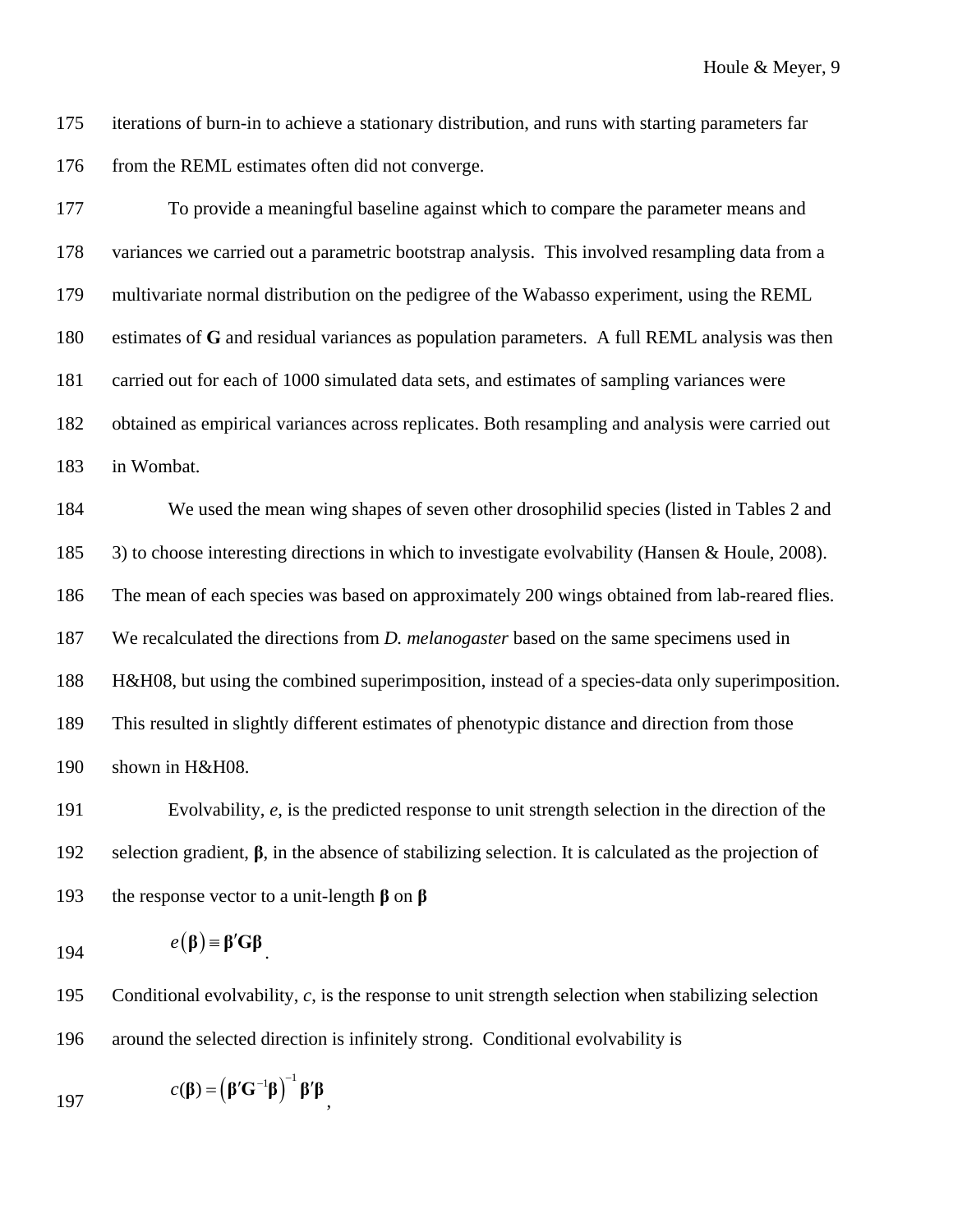198 and gives the response in direction **β** to a unit-length **β** when the response is constrained to be in 199 direction **β**. The actual response to selection in direction **β** will be between *e*(**β**) and *c*(**β**), falling 200 closer to *e*(**β**) when stabilizing selection in other directions is weak. Autonomy, *a*, is the ratio 201 *c/e*, and captures the proportion of variation that allows response in the direction of a selection 202 gradient. These measures of evolvability are informative when the units in which traits are 203 measured are the same (as in our wing shape data), or the traits have been standardized in the 204 same manner.

205 When the direction of selection is not predictable, one can ask about the average 206 evolvability of a population averaged over all possible directions. Hansen and Houle (2008) 207 showed that the expected evolvability,  $\vec{e}$ , is the average eigenvalue of the **G** matrix. No exact 208 solution is available for the expected conditional evolvability,  $\bar{c}$ , or the expected autonomy,  $\bar{a}$ , 209 but good approximations have been derived in Hansen & Houle (2008, 2009). The corrected 210 formulas for these are repeated in Appendix 1.

- 211
- 212

#### 213 *Results*

214 Reanalysis of Mezey& Houle's (2005) data on wing shape in the Wabasso population of 215 *Drosophila melanogaster* shows that the best estimate is a **G** of rank 20 (full-rank). The full 216 model is superior by 38 AIC-penalized log-likelihood units to the simplified rank 19 model in 217 both the Wabasso and combined superimpositions. Mezey & Houle's (2005) conclusion that 218 there were at least 18 dimensions of genetic variation in these data was conservative. The 219 REML estimate of **G**, back-projected into the original 24 dimensions is shown in Table S2.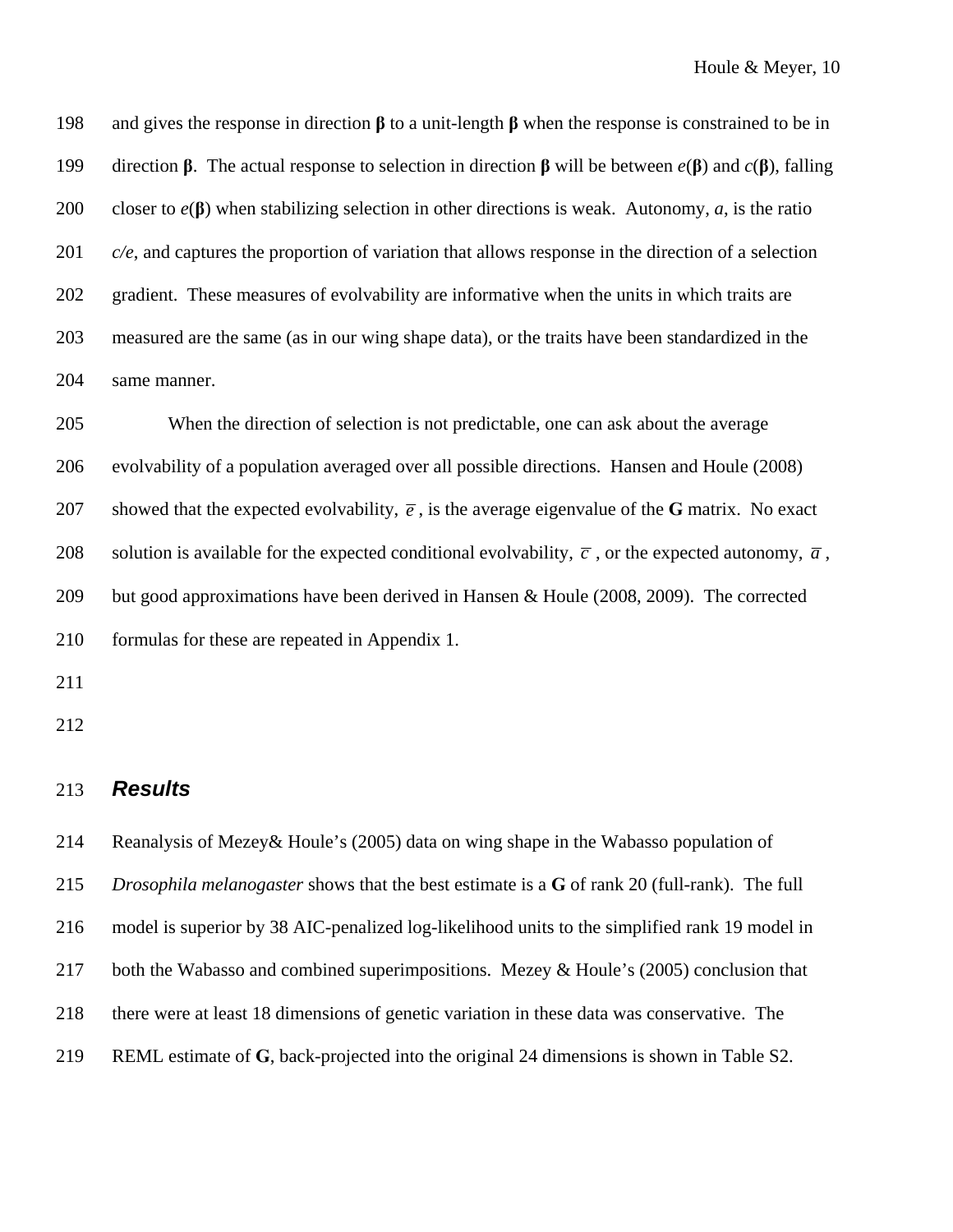220 Table 1 shows the values of a set of evolvability statistics (Hansen & Houle, 2008, see 221 Methods for definitions) and their sampling errors from parametric bootstrapping, MCMC 222 estimation and the REML-MVN method. In addition estimates for the **G** estimated by Hansen & 223 Houle (2008) are also shown for comparison. Overall, the sampling standard deviations are quite 224 small relative to their means, resulting in sampling coefficients of variation for the evolvability 225 statistics of 5% or less, with the exception of the minimum eigenvalue, *emin*, which has a CV 226 greater than 10% by all methods. The minimum eigenvalue is the most difficult to estimate as it 227 is the variance closest to a boundary value of 0. G-scale estimates are not constrained to have a 228 non-negative *emin*, so the fact that the G-scale estimates of *emin* are still many standard deviations 229 greater than 0 supports the finding of a full-rank **G** matrix. The sampling distributions of all 230 statistics were approximately normal (results not shown).

231 The parametric bootstrap estimates are a suitable baseline to compare the other methods 232 with, as that method enforces multivariate normal data, and makes no large-sample assumption. 233 The mean REML and MCMC estimates are all within a small fraction of the sampling standard 234 deviation of the parametric bootstrap value, suggesting that there is little bias in the mean 235 estimates of the parameters. On the other hand, the H&H08 estimates of  $\bar{e}$  and  $e_{max}$  are more than 236 4 standard deviations higher than the REML estimates. Conversely, the H&H08  $\bar{c}$  and  $e_{min}$  are 237 about 2 standard deviations lower than the REML estimates. The larger eigenvalues in the 238 H&H08 estimate are biased upwards, while the smaller eigenvalues are biased downwards. 239 Systematic over-dispersion of sample eigenvalues is a well-known outcome for estimates that are 240 not constrained to the parameter space (Hill & Thompson, 1978). 241 Closer examination shows that the estimates of mean and sampling variation may show

242 subtle biases. Even though the parametric bootstrap was initiated with the REML estimate, the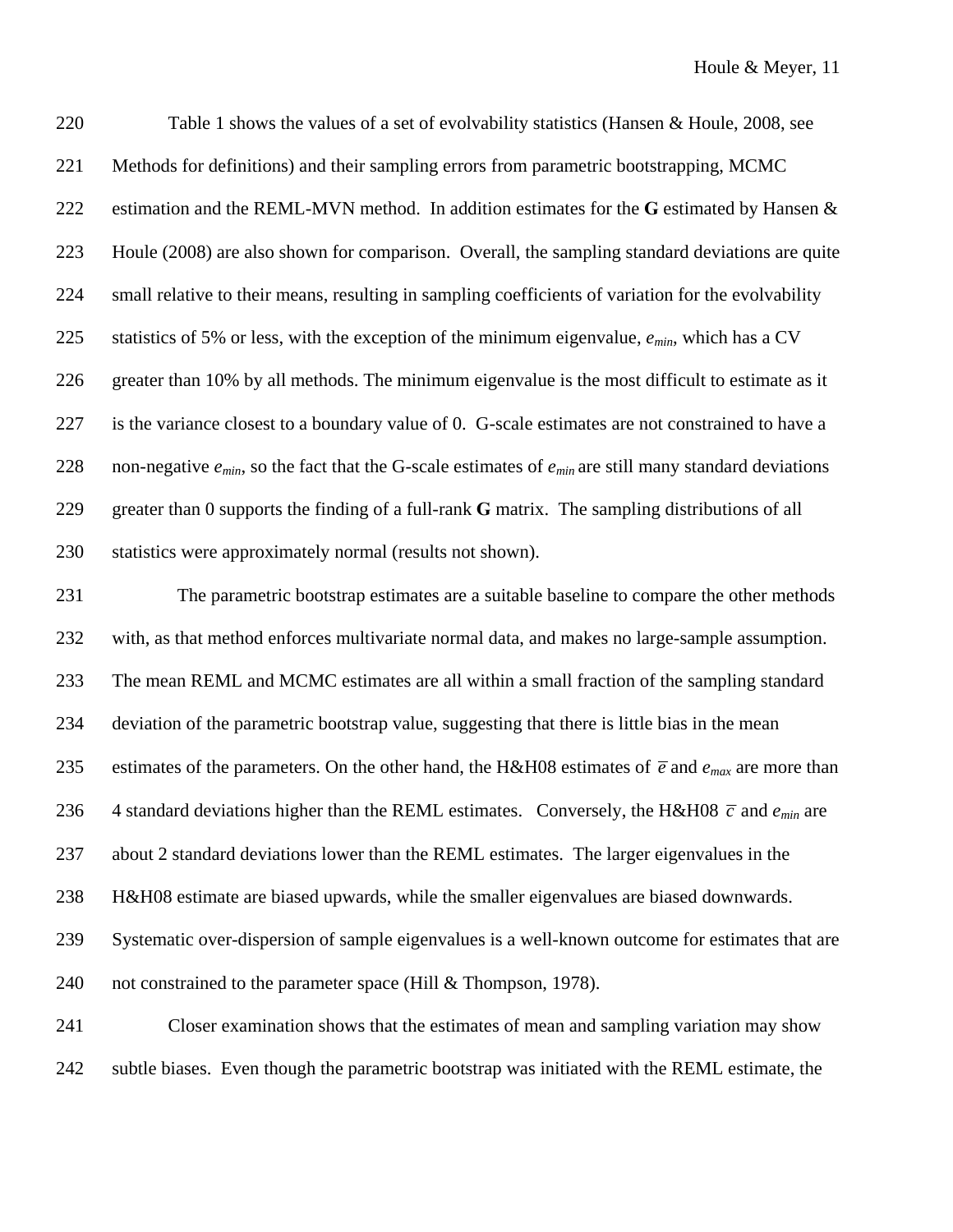243 estimates recovered from the bootstrap do not match the 'best' REML' estimate precisely. In 244 particular, the three statistics that depend on the inverse of **G** and therefore on the smallest 245 eigenvalues ( $e_{min}$ ,  $\overline{c}$ ,  $\overline{a}$ ), are all more than a standard deviation lower in the bootstrap sample. 246 This may indicate departures of the data from multivariate normality in the original data. The 247 same three statistics have slightly higher means in the L-scale sample than in the G-scale sample, 248 which is consistent with the L-scale constraint towards positive-definite matrices. For these data, 249 sampling on the G-scale,  $\theta_G$  did not yield any samples which were not positive definite, and no 250 values of *emin* based on sampling the elements of its Cholesky factor, **θ**L approached the arbitrary 251 constrained value of 0.0001 in Wombat. This leaves the precise cause of the discrepancy 252 somewhat unclear.

253 To get a broader sense for the similarity of the estimates, we calculated the mean and 254 standard deviation of a range eigenvalues, with the results shown in Figure 1. On the log scale 255 all four sets of mean estimates are quite similar, with differences only becoming apparent in the 256 smallest eigenvalues. Sampling standard deviations are systematically lower in the REML 257 estimates compared to the bootstrap; MCMC standard deviations are even lower. This may 258 suggest a small bias in the REML-MVN error estimates, as they are asymptotic, lower bound 259 values. While the Wabasso data set comprises a large number of records, a 20-variate, full rank 260 REML analysis requires estimation of 420 covariance components. Larger estimates from the 261 parametric bootstrap may thus indicate that the sample size is not quite sufficient for large 262 sample theory to hold. This pattern is sometimes reversed for the smallest eigenvalues and the 263 statistics that depend on  $G<sup>-1</sup>$ . This may be due to the fact that the REML constraints on the 264 parameter space will tend to truncate the smallest eigenvalues (Amemiya, 1985). An alternative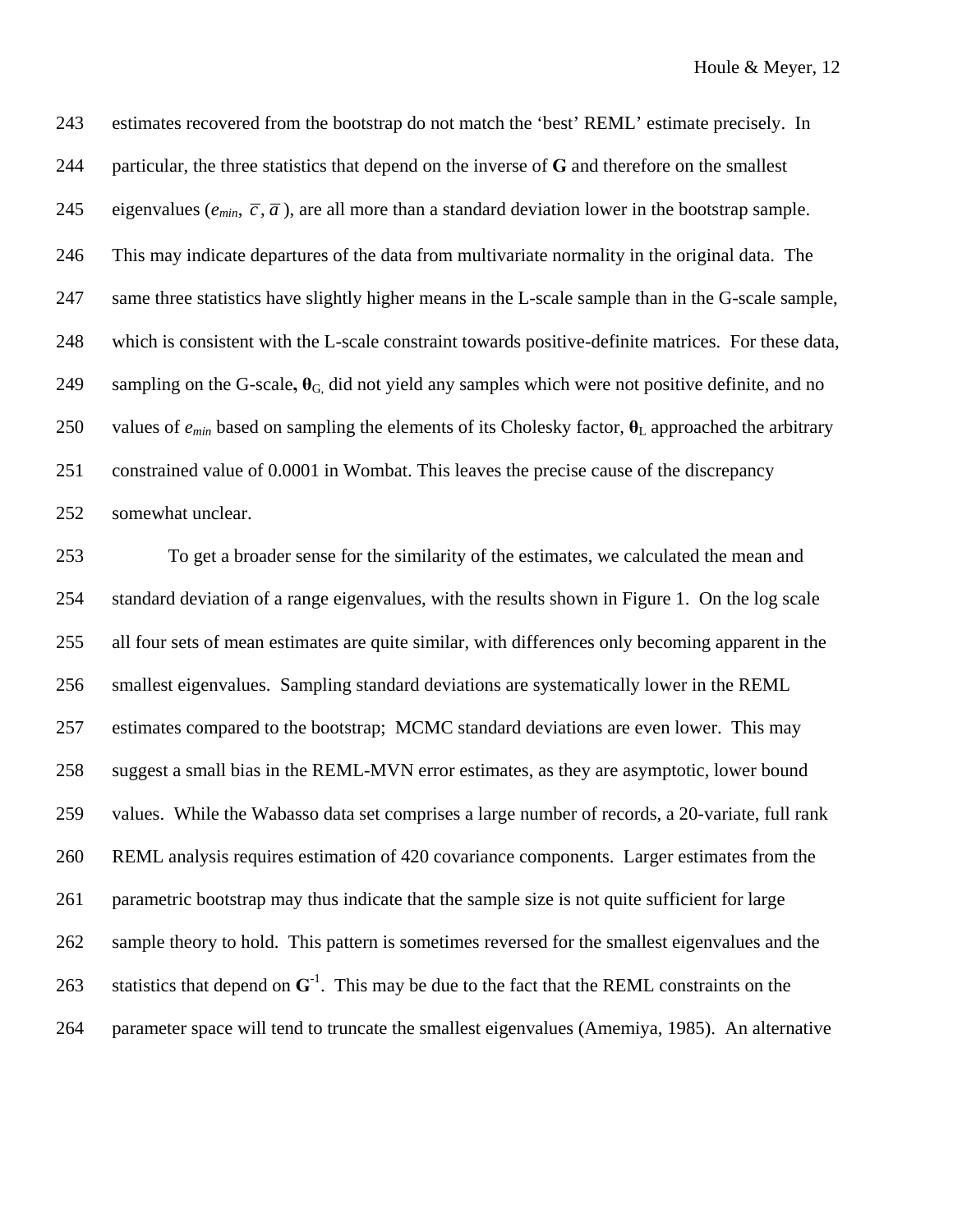265 explanation for these exceptions is sampling error, as the precision of the error estimates for 266 these statistics is relatively low.

267 Schluter (1996) found that among-species and among-population variation tended to lie 268 close to the first eigenvector of **G**, *gmax*. Hansen and Houle (2008- H&H08) reasoned that if **G** 269 shapes among-species differences, then the differences among species should be in those aspects 270 of variation that have the highest evolvabilities, even if those are very different from *gmax*. To 271 choose interesting directions of selection to investigate, Hansen and Houle (2008) took 272 *Drosophila melanogaster* as the focal species and predicted the ability of *D. melanogaster* to 273 evolve towards the phenotype of seven other species that span the traditional genus *Drosophila*  274 and one closely related outgroup (*Scaptodrosophila latifasciaeformis*). The results are shown in 275 Table 2 for evolvability and Table 3 for conditional evolvability.

276 As originally found with the H&H08 **G**, evolvabilities and conditional evolvabilities in 277 the directions of these species are all in the more variable parts of the phenotype space. As a 278 result, most of the estimates in H&H08 are substantial overestimates, consistent with the bias in 279 the higher eigenvalues of **G** noted above.

280 Estimates of sampling error for the evolvabilities estimated with each method are again 281 broadly similar, consistent with the results noted above. The estimates are fairly precise, with 282 sampling coefficients of variation slightly less than 5% for the evolvabilities, and 6 to 15% for 283 the conditional evolvabilities. These errors are sufficiently small that almost all differences in 284 evolvabilities between species are statistically significant.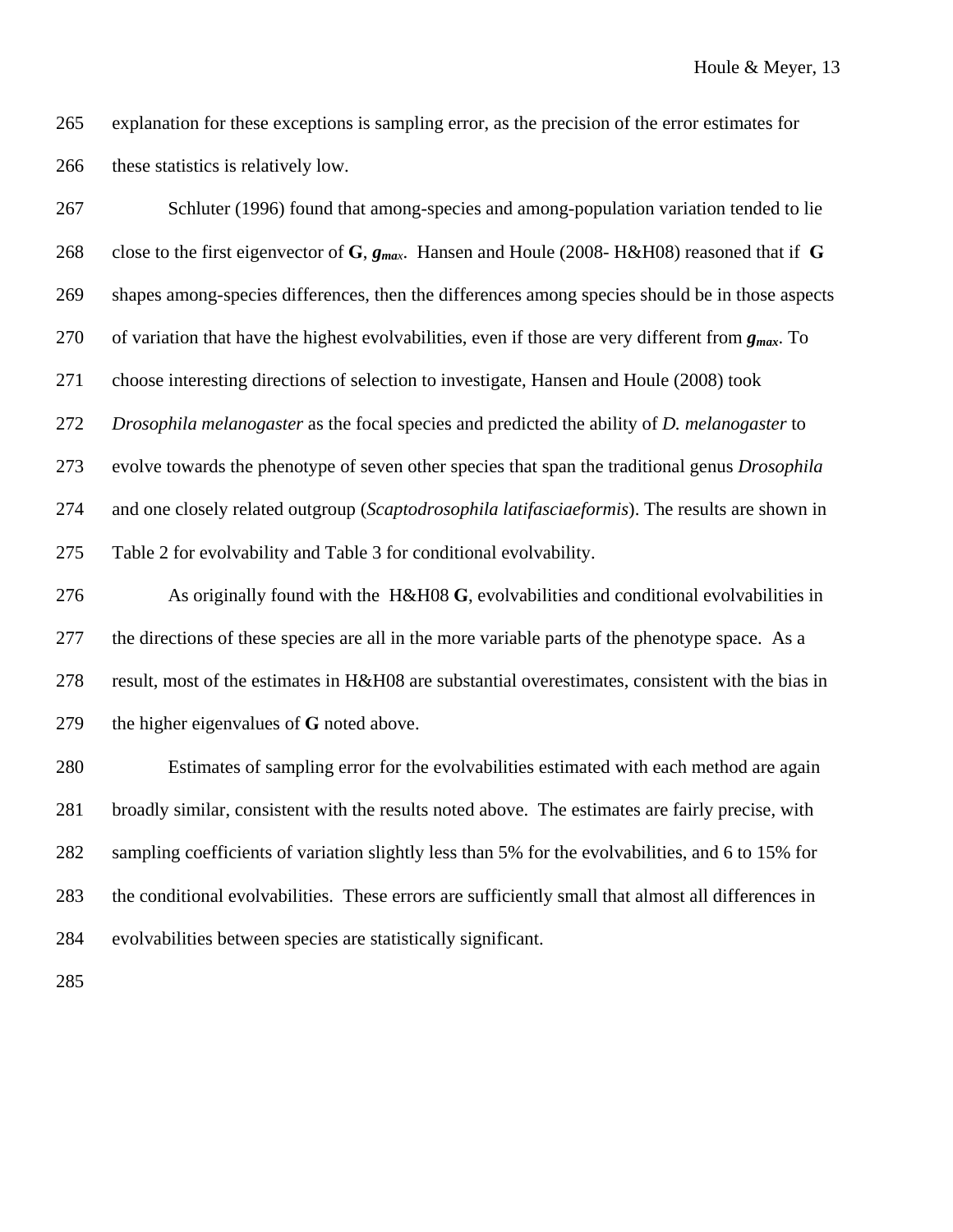## 286 *Discussion*

289 (Lande, 1979). Until recently, efforts to utilize these results have been hampered by the 290 difficulty of assessing the sampling variation of **G** and of the complex and often non-linear 291 statistics that are functions of **G**. Bayesian estimation using a Markov-chain Monte Carlo 292 algorithm (MCMC) has recently been applied to such problems (e.g., O'Hara et al., 2008, 293 Hadfield, 2010, Aguirre et al., 2014, Stinchcombe et al., 2014), but application of MCMC 294 methods can be computationally intensive for large problems. 295 As an alternative, we have applied our recently implemented REML-MVN method 296 Meyer & Houle, 2013) of estimating the sampling variation in restricted maximum likelihood

287 It has long been known that the additive genetic variance-covariance **G** is a useful tool for

288 making predictions about evolution, and for interpreting the pattern of diversification among taxa

297 (REML) estimates of additive genetic variance-covariance matrices. As our example, we used 298 data on wing shape in *Drosophila melanogaster* from a very large experiment (Mezey & Houle 299 2005). We focused on sampling variation in the evolvability statistics proposed in Hansen  $\&$ 300 Houle (2008).

301 Our goal in this contribution has been first to demonstrate the REML-MVN approach for 302 a single-well-estimated data set. Comparison of parameter estimates and their sampling error 303 based shows that REML-MVN estimates are quite similar to those derived from the parametric 304 bootstrapping and MCMC in mean and variance. We can use the parametric bootstrap as the 305 baseline for comparison, as those results depend on simulated data that corresponds to the 306 assumptions of the analysis. The similarity of all three sets of results validates the accuracy both 307 the parameter estimates and their sampling errors from the REML-MVN and MCMC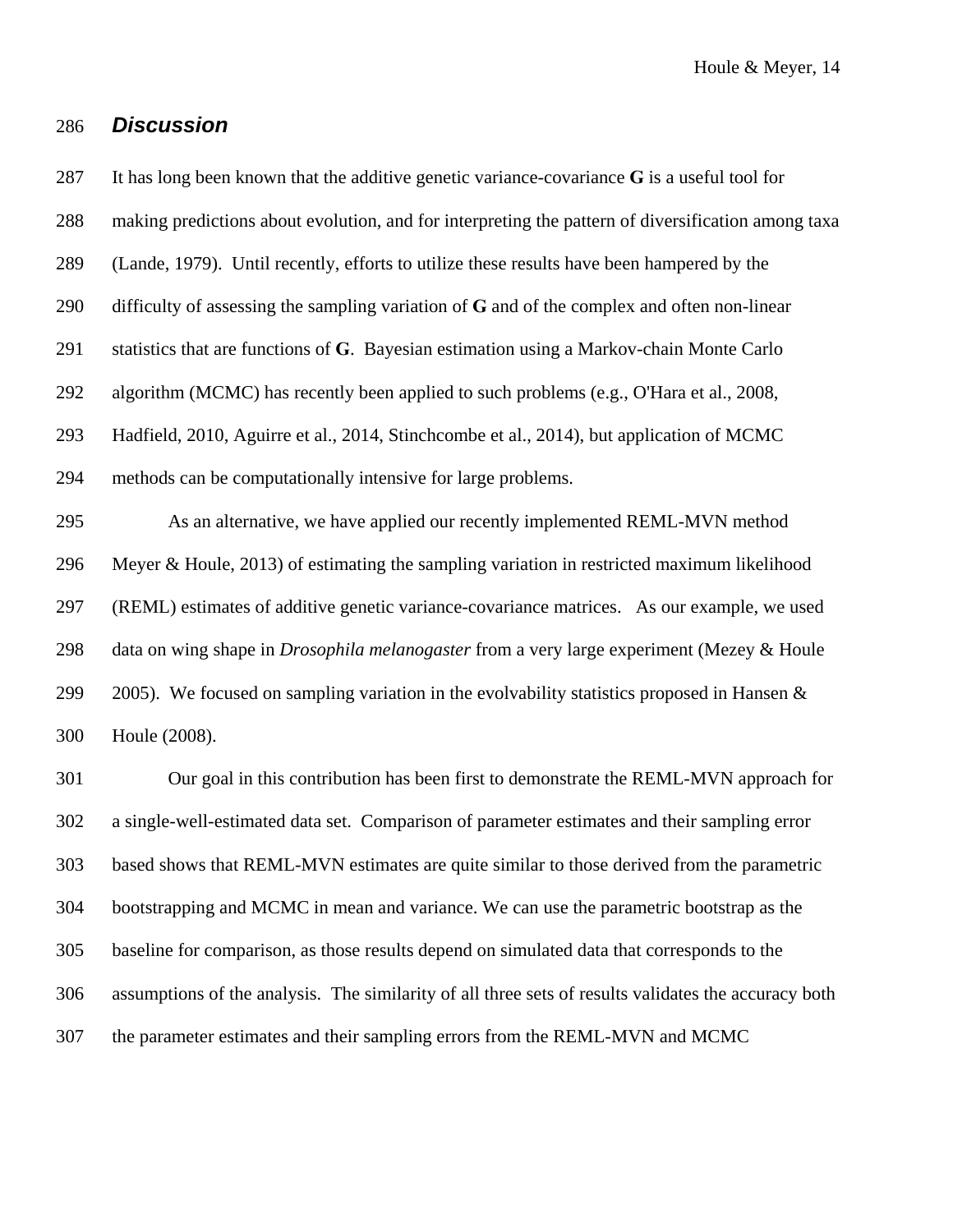308 approaches. This validation of the REML-MVN approach is also supported by the results for 309 simulated data reported by Meyer & Houle (2013).

310 Looking more closely, there are small quantitative departures between bootstrap, REML-311 MVN and MCMC estimates. Discrepancies could in principle be explained either by flaws in 312 the methods, in their application, or by departures of the data from the assumed multivariate 313 normal distribution. In the case of REML-MVN, these departures potentially reflect 314 insufficiently sampled aspects of **G** for which large sample results do not hold. 315 Given these results, the REML-MVN approach is attractive because it is usually 316 computationally much more efficient than either MCMC, or bootstrap approaches. For the data 317 reanalyzed here, convergence in Wombat (Meyer, 2007, Meyer, 2010-2015) from a poor initial 318 estimate of **G** (equal to half the phenotypic variance-covariance matrix) takes 9.5 hours on an 319 AMD Opteron 4180 processor with speed of 2793 MHz. Generation of 100,000 REML-MVN 320 samples then requires only seconds of processor time. Using the R package MCMCglmm 321 (Hadfield, 2010) the same problem takes about 6.5 hours to produce 1000 iterations. Thinning to 322 every 60 generations, production of the 1,000 samples used in this analysis took over 400 hours 323 of processor time. The greater the number of variables, and the closer the initial estimates are to 324 the final estimate, the greater the run time advantage of REML-MVN over MCMC. 325 A second advantage of a maximum likelihood approach is that it can be used to test 326 whether fitting a complex model over a simpler one is supported by the data (Meyer  $\&$ 

327 Kirkpatrick, 2005, Meyer & Kirkpatrick, 2008). Such tests are important to perform when there 328 is some doubt about whether a complex model can be supported by the data, given that both 329 standard MCMC and the L-scale REML-MVN approach produce estimates constrained to be of 330 full rank.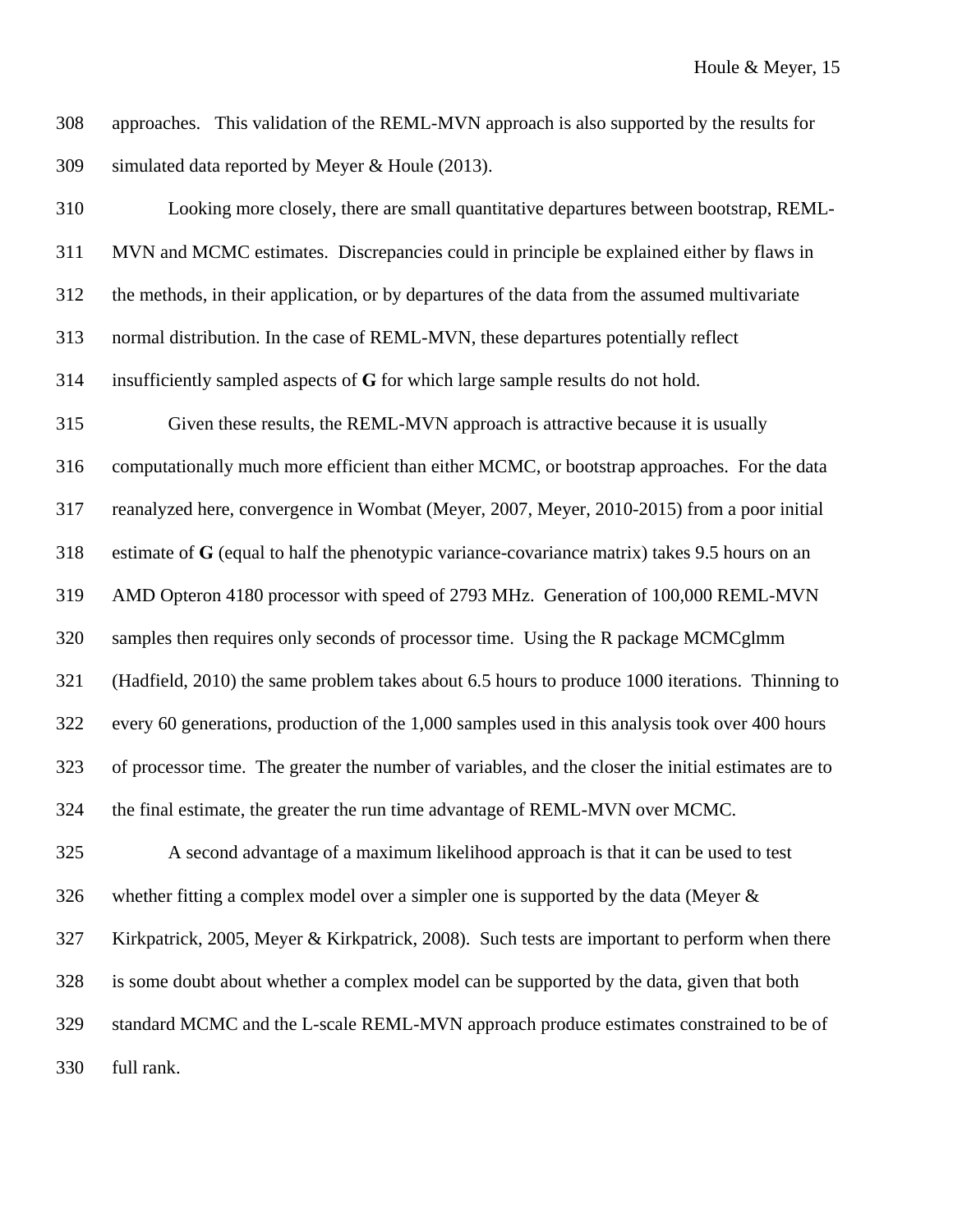331 While our results, plus the simulations reported in Meyer & Houle (2013), validate the 332 use of REML-MVN in some cases, this does not mean that REML-MVN will perform well for 333 all data sets. Therefore, we suggest that REML-MVN estimates of sampling error should 334 continue to be validated with estimates from a second approach. Parametric bootstrapping based 335 on the REML estimates obtained is probably the least computationally intensive of the 336 alternatives, given that if the model is strongly supported by the data, convergence with a new 337 simulated data set should be relatively rapid. Restricted maximum likelihood does well for 338 multivariate normal data, but is unsuitable when the data follows other distributions, whereas 339 Bayesian methods readily accommodate such cases. REML-MVN depends on large-sample 340 approximations that are inappropriate for data sets where the amount of information in the data is 341 small relative to the number of parameters estimated. For such cases MCMC is likely to perform 342 better. Alternative approaches, based for example on the profile likelihood for individual 343 parameters, might also be more appropriate than REML-MVN when large sample properties do 344 not hold.

345 The REML reanalysis of these data confirmed Mezey & Houle's (2005) conclusion that 346 the **G** matrix for this data set is full-rank. Models with lower dimensionality fit at least 38 347 Akaike information criterion units less well than the full 20-dimensional model. Hine & Blows 348 (2006) suggested that the bootstrapping method employed by Mezey & Houle (2005) was biased 349 towards high dimensionality, but Hine & Blows simulated only one of the two bootstrapping 350 approaches of Mezey & Houle. On the other hand, these new analyses do show that the original 351 estimates obtained by Mezey & Houle (2005), using a method of moments analysis, were biased. 352 Results that depend on the best-estimated parts of the **G** with large additive genetic variances, 353 such as the maximum evolvability and the average evolvability were overestimated by Mezey &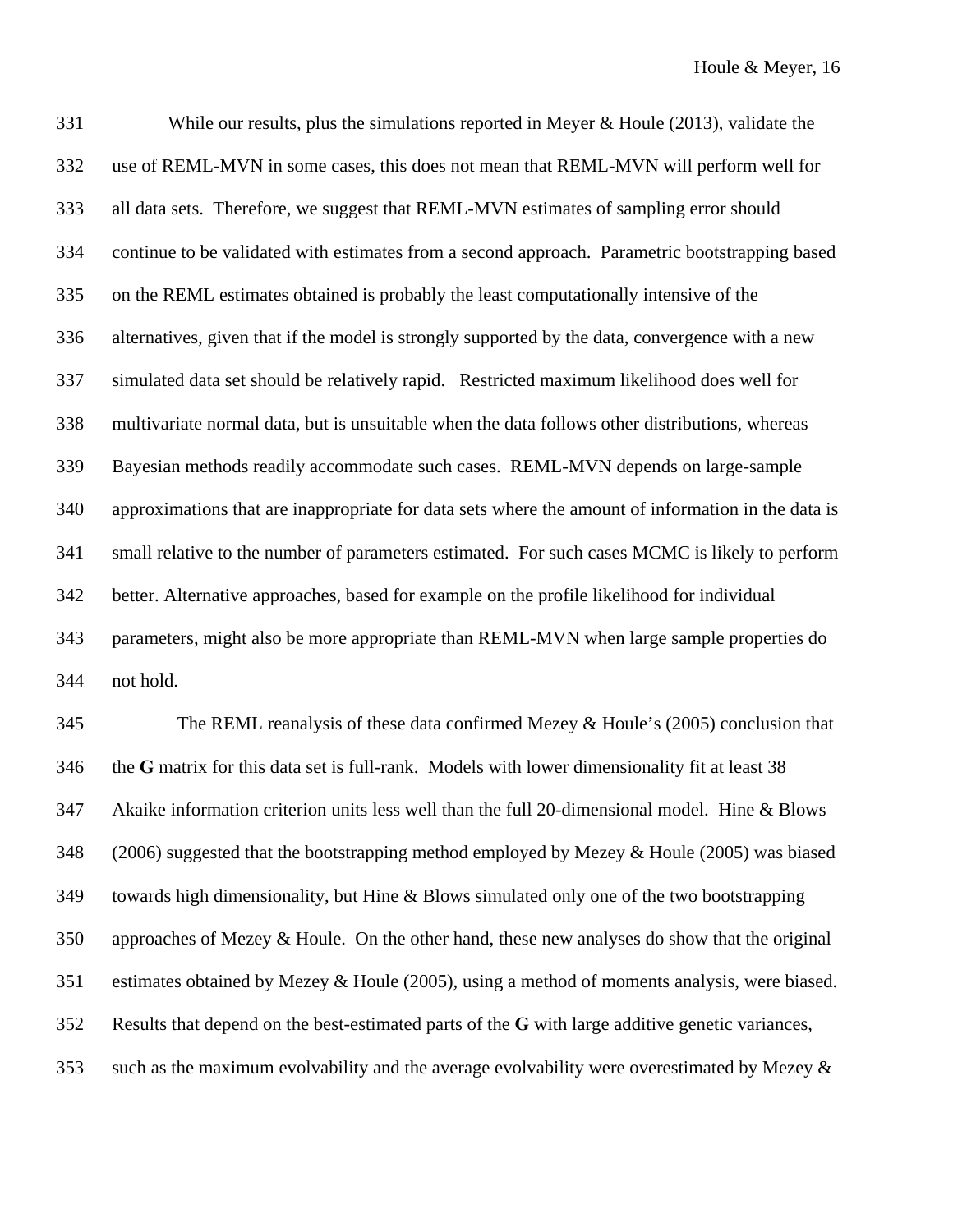354 Houle (2005) by up to 17%. On the other hand, the less well-estimated aspects of the matrix that 355 have the least genetic variance were underestimated by up to 8%. This pattern of bias is 356 expected for unconstrained estimates of covariance matrices (Hill & Thompson, 1978). 357 In conclusion, resampling **G** matrices using the restricted maximum likelihood, 358 multivariate normal approach can generate accurate assessments of sampling variation in 359 evolutionary statistics. The relatively short run time of this method makes it an attractive 360 alternative to both data resampling and Bayesian estimation using a Markov chain Monte Carlo 361 approach.

362

### 363 *Acknowledgements*

364 We thank two anonymous reviewers for their comments. This work was supported by U.S. 365 National Science Foundation grant DEB-0950002, and Meat and Livestock Australia grant 366 B.BFG.0050, and the working group "Darwinian Morphometrics: Cross-topology registration of 367 shape" at the National Institute for Mathematical and Biological Synthesis, an institute sponsored 368 by the National Science Foundation, the US Department of Homeland Security, and the US 369 Department of Agriculture through NSF Awards (EF-083285 and DBI-1300426) with additional 370 support from The University of Tennessee, Knoxville.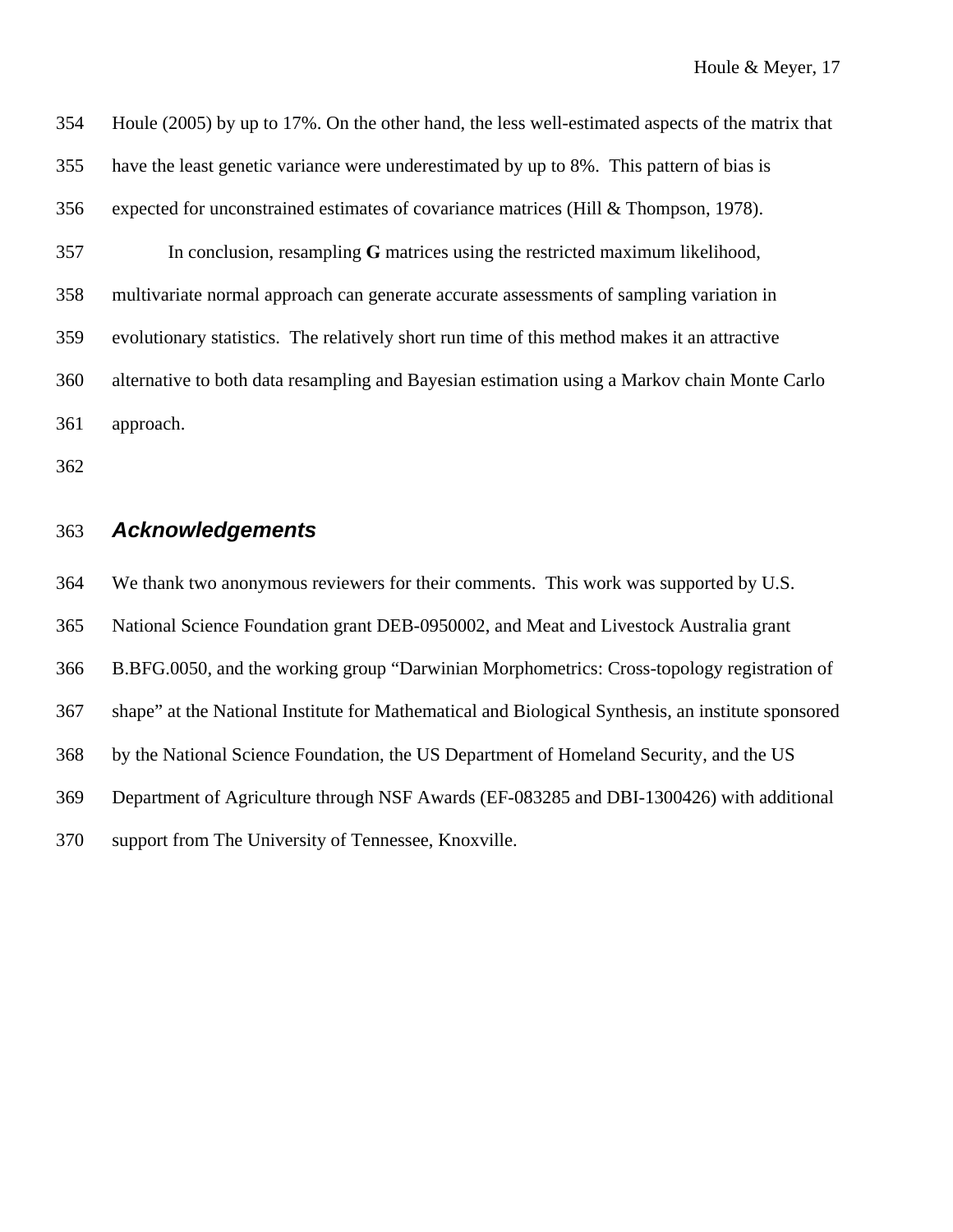## 371 **References**

- 372 Aguirre, J. D., Hine, E., McGuigan, K. & Blows, M. W. 2014. Comparing G: multivariate
- 373 analysis of genetic variation in multiple populations. *Heredity* **112**: 21-29.
- 374 Amemiya, Y. 1985. What should be done when an estimated between-group covariance matrix is
- 375 not nonnegative definite? *The American Statistician* **39**: 112-117.
- 376 Cheverud, J. M. 1996. Quantitative genetic analysis of cranial morphology in the cotton-top 377 (*Saguinus oedipus*) and saddle-back (*S. fuscicollis*) tamarins. *Journal of Evolutionary*  378 *Biology* **9**: 5-42.
- 379 Cheverud, J. M. & Marroig, G. 2007. Comparing covariance matrices: random skewers method
- 380 compared to the common principal components model. *Genetics and Molecular Biology*  381 **30**: 461-469.
- 382 Gelman, A., Carlin, J. B., Stern, H. S., Dunson, D. B., Vehtari, A. & Rubin, D. B. 2013.
- 383 *Bayesian data analysis*. CRC press.
- 384 Hadfield, J. D. 2010. MCMC methods for multi-response generalized linear mixed models: the 385 MCMCglmm R package. *Journal of statistical software* **33**: 1-22.
- 386 Hansen, T. F. & Houle, D. 2008. Measuring and comparing evolvability and constraint in

387 multivariate characters. *Journal of Evolutionary Biology* **21**: 1201-1219.

- 388 Hansen, T. F. & Houle, D. 2009. Corrigendum. *Journal of Evolutionary Biology* **22**: 913-915.
- 389 Hill, W. G. & Thompson, R. 1978. Probabilities of non-positive definite between-group or 390 genetic covariance matrices. *Biometrics* **34**: 429-439.
- 391 Hine, E. & Blows, M. W. 2006. Determining the effective dimensionality of the genetic
- 392 variance-covariance matrix. *Genetics* **173**: 1135-1144.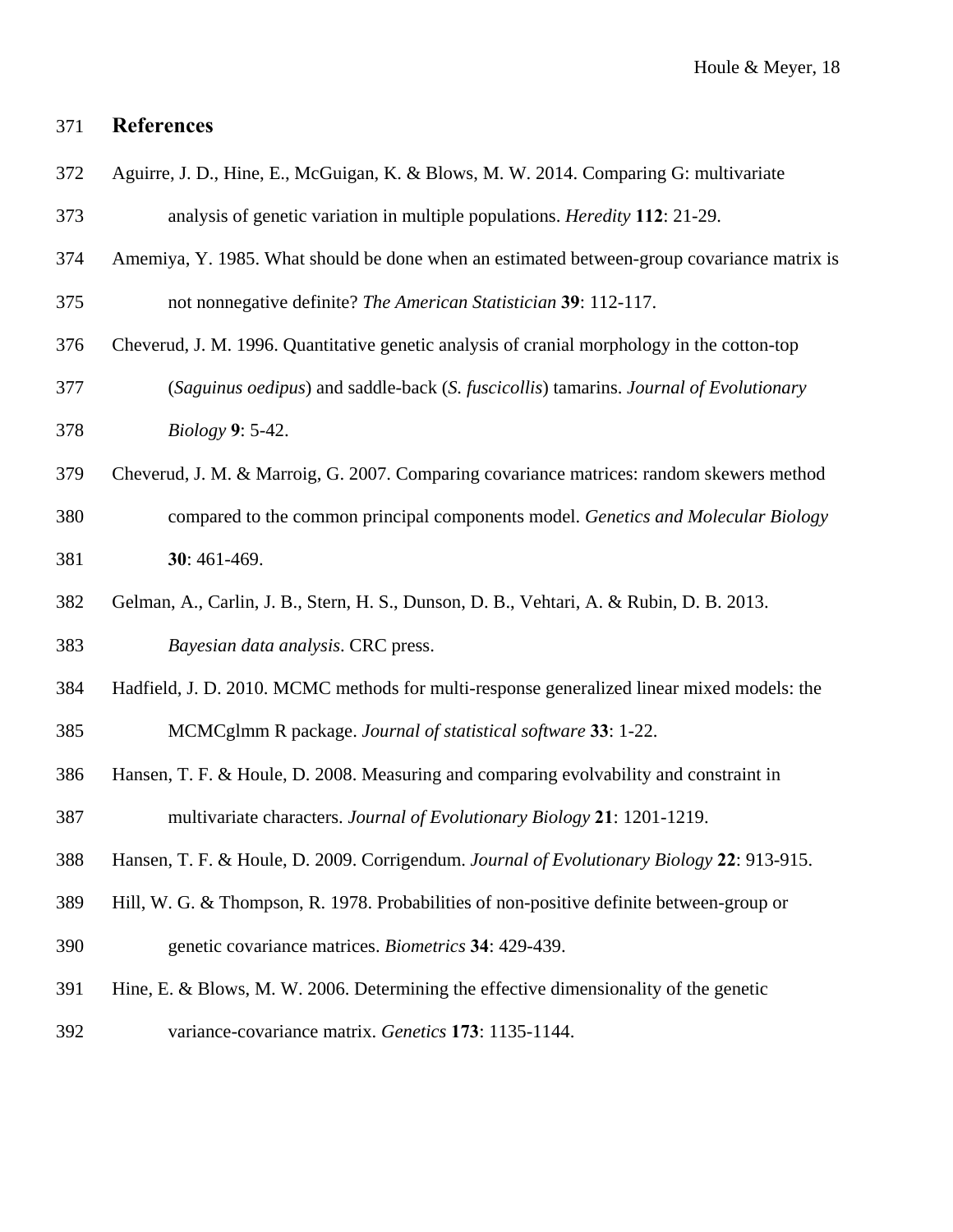- 393 Hine, E., Chenoweth, S. F., Rundle, H. D. & Blows, M. W. 2009. Characterizing the evolution of 394 genetic variance using genetic covariance tensors. *Philosophical Transactions of the*  395 *Royal Society B: Biological Sciences* **364**: 1567-1578.
- 396 Houle, D. & Fierst, J. 2013. Properties of spontaneous mutational variance and covariance for
- 397 wing size and shape in *Drosophila melanogaster*. *Evolution* **67**: 1116-1130.
- 398 Houle, D., Mezey, J., Galpern, P. & Carter, A. 2003. Automated measurement of Drosophila 399 wings. *BMC Evolutionary Biology* **3**: 25.
- 400 Kingsolver, J. G., Heckman, N., Zhang, J., Carter, P. A., Knies, J. L., Stinchcombe, J. R. &
- 401 Meyer, K. 2015. Genetic Variation, Simplicity, and Evolutionary Constraints for
- 402 Function-Valued Traits. *The American Naturalist* **185**: E166-E181.
- 403 Kirkpatrick, M. 2009. Patterns of quantitative genetic variation in multiple dimensions. *Genetica*  404 **136**: 271-284.
- 405 Kirkpatrick, M. & Meyer, K. 2004. Direct estimation of genetic principal components:

406 Simplified analysis of complex phenotypes. *Genetics* **168**: 2295-2306.

- 407 Krzanowski, W. J. 1979. Between groups comparison of principal components. *Journal of the*  408 *American Statistical Association* **74**: 703-707.
- 409 Lande, R. 1979. Quantitative genetic analysis of multivariate evolution applied to brain:body 410 size allometry. *Evolution* **33**: 402-416.
- 411 Mackay, T. F. C., Richards, S., Stone, E. A., Barbadilla, A., Ayroles, J. F., Zhu, D. H., Casillas,
- 412 S., Han, Y., Magwire, M. M., Cridland, J. M., Richardson, M. F., Anholt, R. R. H.,
- 413 Barron, M., Bess, C., Blankenburg, K. P., Carbone, M. A., Castellano, D., Chaboub, L.,
- 414 Duncan, L., Harris, Z., Javaid, M., Jayaseelan, J. C., Jhangiani, S. N., Jordan, K. W.,
- 415 Lara, F., Lawrence, F., Lee, S. L., Librado, P., Linheiro, R. S., Lyman, R. F., Mackey, A.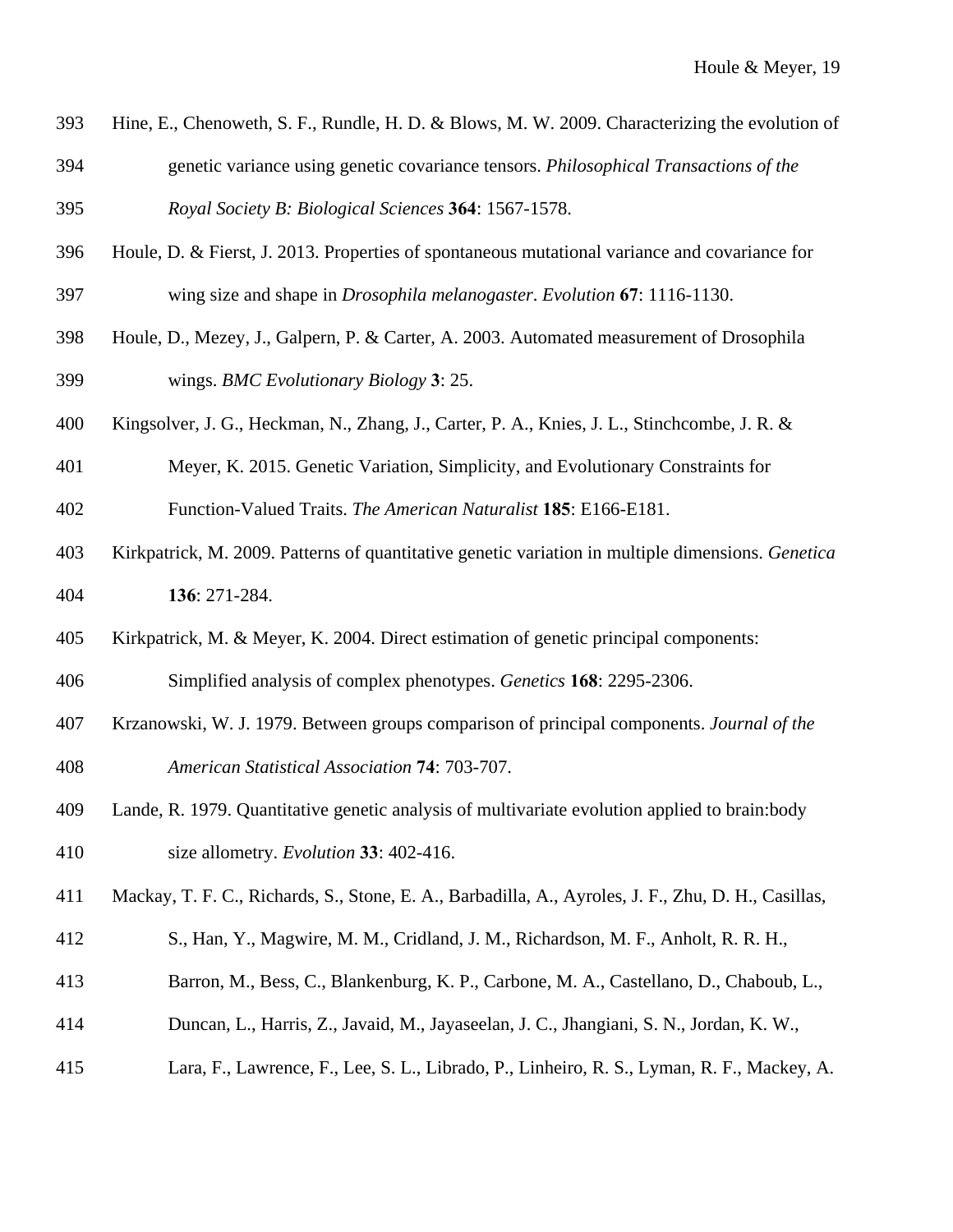| 416 | J., Munidasa, M., Muzny, D. M., Nazareth, L., Newsham, I., Perales, L., Pu, L. L., Qu,         |
|-----|------------------------------------------------------------------------------------------------|
| 417 | C., Ramia, M., Reid, J. G., Rollmann, S. M., Rozas, J., Saada, N., Turlapati, L., Worley,      |
| 418 | K. C., Wu, Y. Q., Yamamoto, A., Zhu, Y. M., Bergman, C. M., Thornton, K. R.,                   |
| 419 | Mittelman, D. & Gibbs, R. A. 2012. The Drosophila melanogaster Genetic Reference               |
| 420 | Panel. Nature 482: 173-178.                                                                    |
| 421 | Mandel, M. 2013. Simulation-based confidence intervals for functions with complicated          |
| 422 | derivatives. The American Statistician 67: 76-81.                                              |
| 423 | Meyer, K. 2007. Wombat--A tool for mixed model analyses in quantitative genetics by restricted |
| 424 | maximum likelihood (REML). Journal of Zhejiang University (Science B) 8: 815-821.              |
| 425 | Meyer, K. 2010-2015. Wombat: A program for mixed model analyses by restricted maximum          |
| 426 | likelihood. Animal Genetics and Breeding Unit, University of New England, Armidale,            |
| 427 | NSW, Australia http://agbu.une.edu.au/~kmeyer/wombat.html.                                     |
| 428 | Meyer, K. & Houle, D. (2013) Sampling based approximation of confidence intervals for          |
| 429 | functions of genetic covariance matrices. In: Proceedings of the Association for Advances      |
| 430 | in Animal Breeding, Vol. 20. pp. 523-527.                                                      |
| 431 | http://www.aaabg.org/aaabghome/AAABG20papers/meyer20523.pdf                                    |
| 432 | Meyer, K. & Kirkpatrick, M. 2005. Restricted maximum likelihood estimation of genetic          |
| 433 | principal components and smoothed covariance matrices. Genetics, Selection and                 |
| 434 | <i>Evolution</i> 37: 1-30.                                                                     |
| 435 | Meyer, K. & Kirkpatrick, M. 2008. Perils of Parsimony: Properties of Reduced-Rank Estimates    |
| 436 | of Genetic Covariance Matrices. Genetics 180: 1153-1166.                                       |

- 437 Meyer, K. & Smith, S. P. 1996. Restricted maximum likelihood estimation for animal models
- 438 using derivatives of the likelihood. *Genetics Selection Evolution* **28**: 23-49.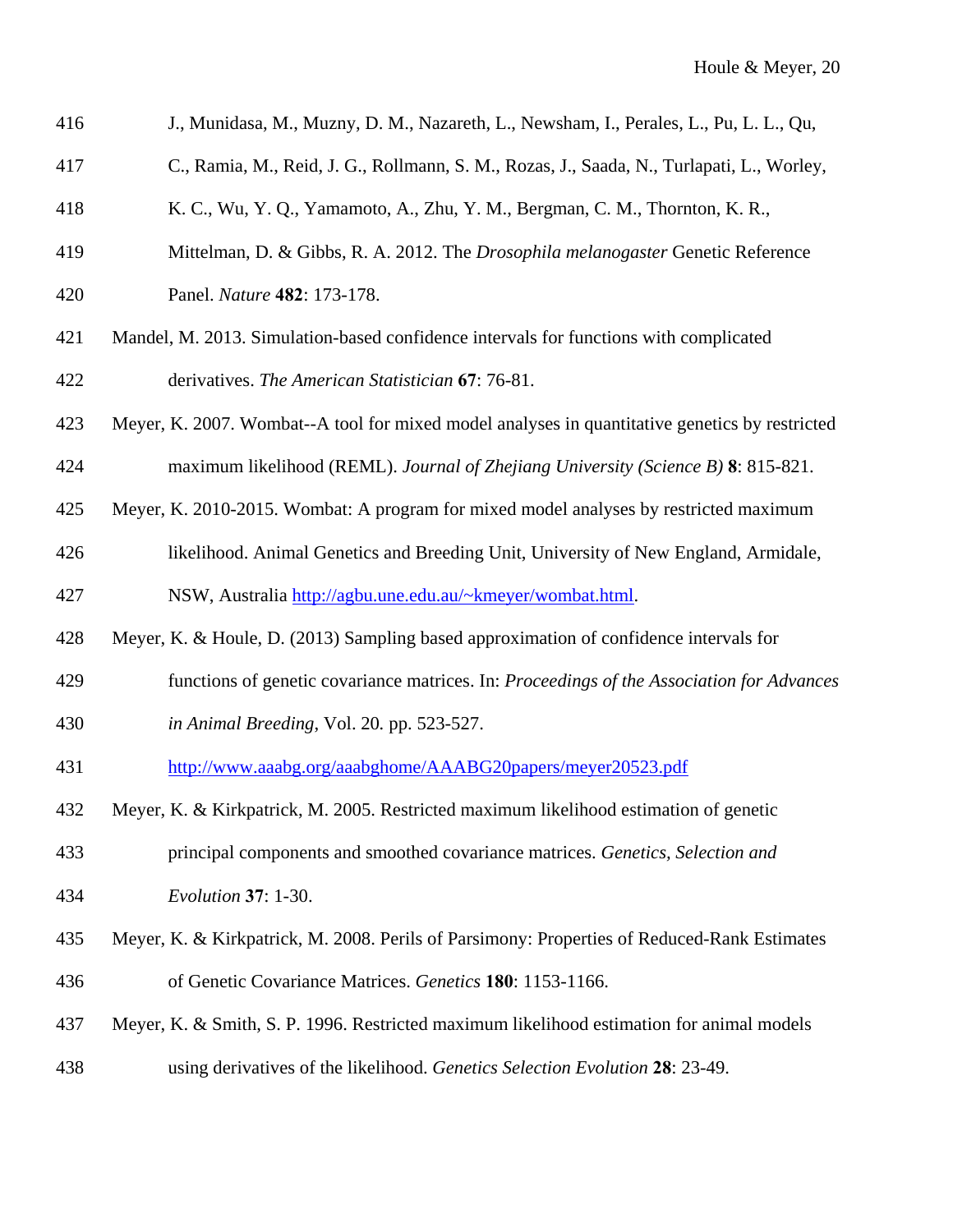- 439 Mezey, J. G. & Houle, D. 2005. The dimensionality of genetic variation for wing shape in 440 *Drosophila melanogaster*. *Evolution* **59**: 1027-1038.
- 441 O'Hara, R. B., Cano, J. M., Ovaskainen, O., Teplitsky, C. & Alho, J. S. 2008. Bayesian
- 442 approaches in evolutionary quantitative genetics. *Journal of Evolutionary Biology* **21**: 443 949-957.
- 444 Oehlert, G. W. 1992. A note on the Delta method. *American Statistician* **46**: 27-29.
- 445 Ovaskainen, O., Cano, J. M. & Merila, J. 2008. A Bayesian framework for comparative
- 446 quantitative genetics. *Proceedings of the Royal Society B-Biological Sciences* **275**: 669-
- 447 678.
- 448 Phillips, P. C. & Arnold, S. J. 1999. Hierarchical comparison of genetic variance-covariance 449 matrices. I. Using the Flury hierarchy. *Evolution* **53**: 1506-1515.
- 450 Rohlf, F. J. & Slice, D. 1990. Extensions of the Procrustes method for the optimal

451 superimposition of landmarks. *Systematic Zoology* **39**: 40-59.

- 452 Schluter, D. 1996. Adaptive radiation along genetic lines of least resistance. *Evolution* **50**: 1766- 453 1774.
- 454 Sorensen, D. & Gianola, D. 2002. *Likelihood, Bayesian and MCMC methods in quantitative*  455 *genetics*. Springer.
- 456 Stinchcombe, J. R., Simonsen, A. K. & Blows, M. W. 2014. Estimating uncertainty in
- 457 multivariate responses to selection. *Evolution* **68**: 1188-1196.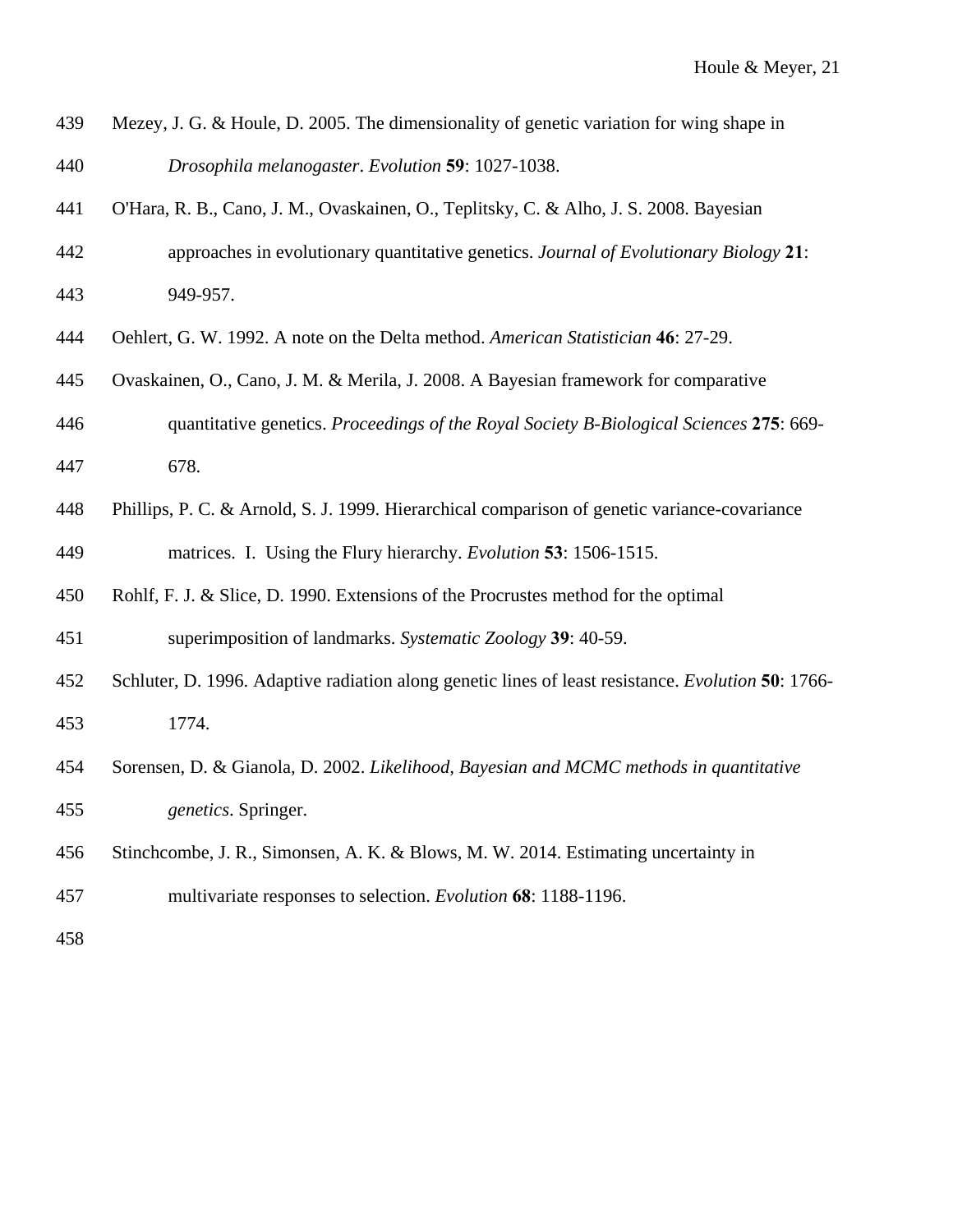1 Table 1. Overall evolvability statistics. Evolvabilities and conditional evolvabilities have units of 10<sup>6</sup> centroid size. Bootstrap, REML

|                          | Mean           |           |           |                | Standard deviation |                |           |           |                |                |
|--------------------------|----------------|-----------|-----------|----------------|--------------------|----------------|-----------|-----------|----------------|----------------|
|                          | $\overline{e}$ | $e_{max}$ | $e_{min}$ | $\overline{c}$ | $\overline{a}$     | $\overline{e}$ | $e_{max}$ | $e_{min}$ | $\overline{c}$ | $\overline{a}$ |
| <b>H&amp;H08</b>         | 14.61          | 83.04     | 0.09      | 1.00           | 0.069              |                |           |           |                |                |
| <b>REML</b>              | 13.071         | 70.870    | 0.129     | 1.076          | 0.0947             |                |           |           |                |                |
| Parametric bootstrap     | 13.081         | 71.652    | 0.109     | 1.000          | 0.0883             | 0.247          | 3.247     | 0.016     | 0.049          | 0.0045         |
| <b>REML-MVN, G-scale</b> | 13.083         | 71.527    | 0.109     | 1.001          | 0.0883             | 0.222          | 2.834     | 0.018     | 0.055          | 0.0049         |
| REML-MVN, L-scale        | 13.121         | 71.418    | 0.122     | 1.067          | 0.0937             | 0.227          | 2.822     | 0.017     | 0.049          | 0.0044         |
| <b>MCMC</b>              | 13.259         | 72.168    | 0.110     | 1.022          | 0.0888             | 0.211          | 2.558     | 0.015     | 0.050          | 0.0044         |

2 resamples and MCMC posterior distributions are each calculated from 1,000 samples.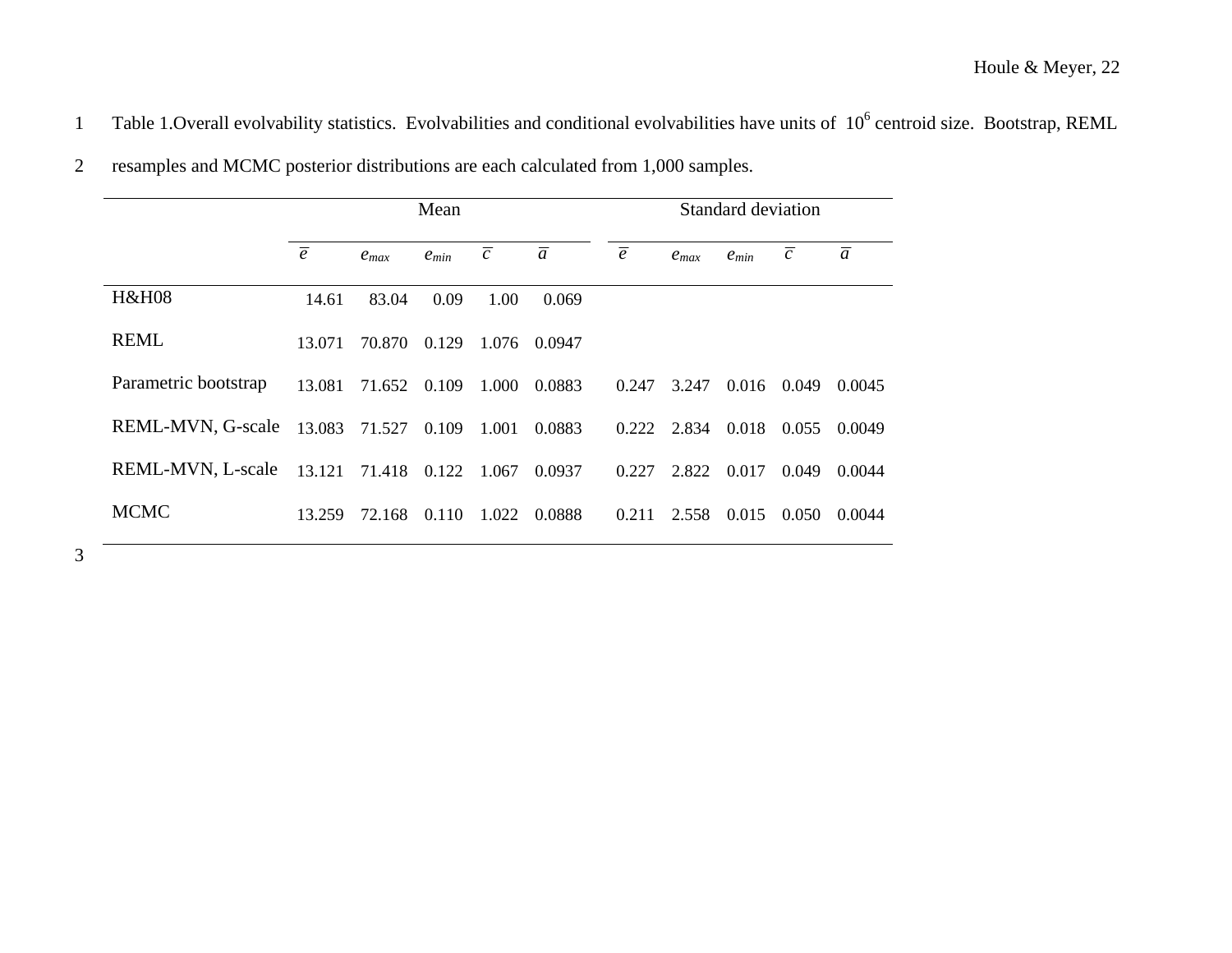|  |  |  | Table 2. Evolvabilities in the direction of species divergence, $e(\beta)$ , in units of centroid size $\times 10^6$ . Phenotypic distances from D. |
|--|--|--|-----------------------------------------------------------------------------------------------------------------------------------------------------|
|--|--|--|-----------------------------------------------------------------------------------------------------------------------------------------------------|

|              | distance |                  |       |             |           |             |             |             |                    |             |             |             |
|--------------|----------|------------------|-------|-------------|-----------|-------------|-------------|-------------|--------------------|-------------|-------------|-------------|
|              | to D.    | Best estimate    |       |             | Mean      |             |             |             | Standard deviation |             |             |             |
|              | melano-  |                  |       |             |           | <b>REML</b> | <b>REML</b> |             |                    | <b>REML</b> | <b>REML</b> |             |
| Species      | gaster   | <b>H&amp;H08</b> | REML  | <b>MCMC</b> | bootstrap | L-scale     | G-scale     | <b>MCMC</b> | bootstrap          | L-scale     | G-scale     | <b>MCMC</b> |
| D. simulans  | 0.011    | 34.4             | 22.52 | 22.22       | 22.50     | 22.55       | 22.59       | 23.08       | 1.11               | 1.00        | 0.98        | 0.92        |
| D.           |          |                  |       |             |           |             |             |             |                    |             |             |             |
| ananassae    | 0.082    | 66.7             | 41.44 | 41.85       | 41.43     | 41.50       | 41.54       | 42.11       | 1.92               | 1.70        | 1.67        | 1.45        |
| D. pseudo-   |          |                  |       |             |           |             |             |             |                    |             |             |             |
| obscura      | 0.041    | 64.9             | 38.44 | 38.50       | 38.47     | 38.46       | 38.40       | 38.99       | 1.79               | 1.64        | 1.57        | 1.59        |
| D.           |          |                  |       |             |           |             |             |             |                    |             |             |             |
| willistoni   | 0.056    | 55.1             | 47.5  | 48.40       | 47.60     | 47.50       | 47.75       | 48.35       | 2.26               | 2.03        | 2.07        | 1.81        |
| D. virilis   | 0.057    | 46.6             | 30.96 | 31.31       | 31.00     | 30.84       | 31.00       | 31.26       | 1.40               | 1.28        | 1.20        | 1.20        |
| D.           |          |                  |       |             |           |             |             |             |                    |             |             |             |
| grimshawi    | 0.172    | 55.2             | 41.78 | 41.95       | 41.82     | 41.66       | 41.89       | 42.20       | 1.94               | 1.70        | 1.64        | 1.55        |
| S. latifasi- |          |                  |       |             |           |             |             |             |                    |             |             |             |
| aeformis     | 0.114    | 56.9             | 48.63 | 49.03       | 48.68     | 48.65       | 48.84       | 49.21       | 2.29               | 1.95        | 1.96        | 1.65        |
|              |          |                  |       |             |           |             |             |             |                    |             |             |             |

2 *melanogaster* wings to other Drosophilid flies are in centroid size units.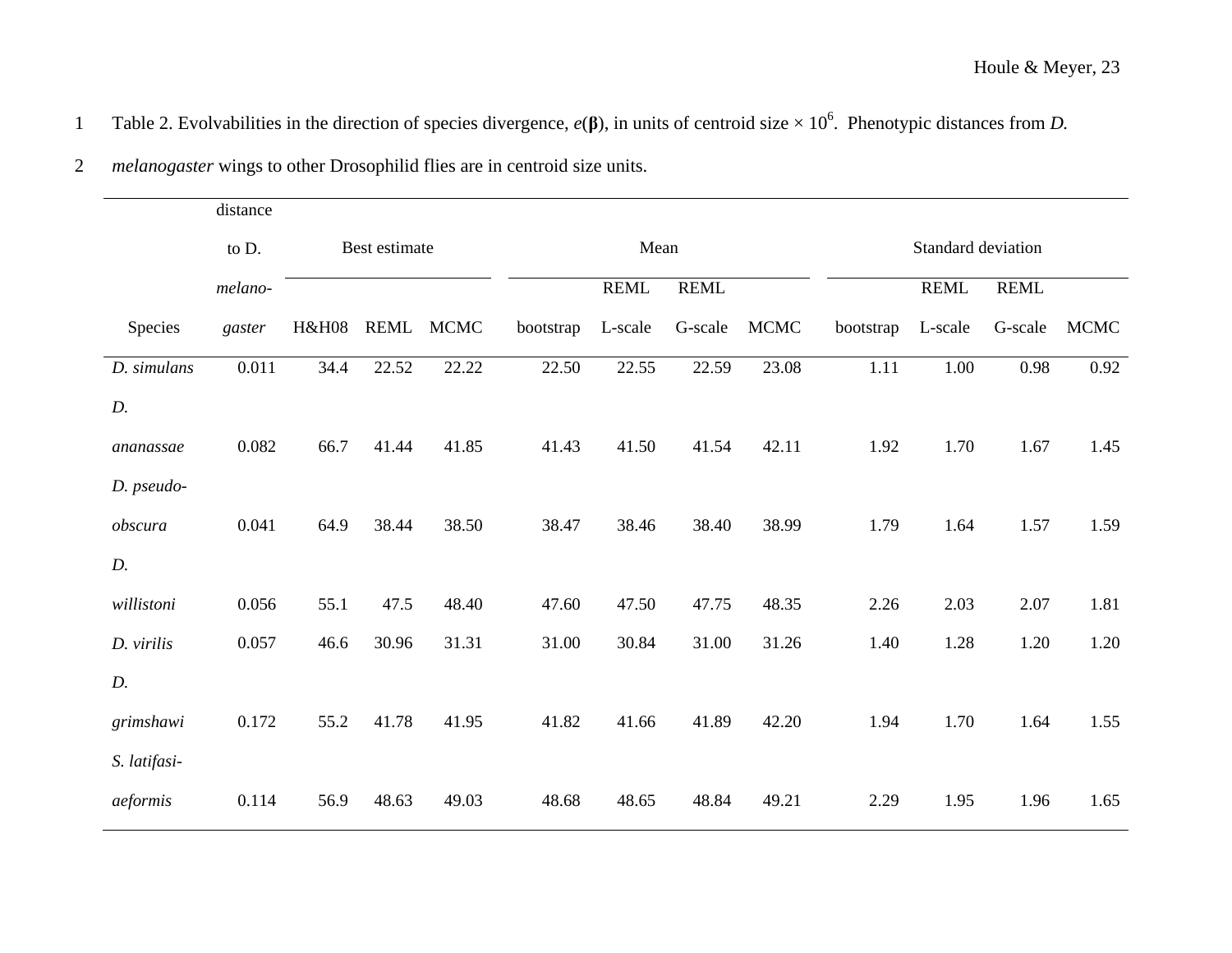# Table 3. Conditional evolvabilities in the direction of species divergence,  $c(\beta)$ , in units of centroid size  $\times 10^6$ . Samples described in

#### 2 Table 2.

|                |                  | Best estimate |             | Mean      |         |         |             | Standard deviation |         |                |             |  |
|----------------|------------------|---------------|-------------|-----------|---------|---------|-------------|--------------------|---------|----------------|-------------|--|
|                |                  |               |             |           | REML L- | REML G- |             |                    | REML L- | <b>REML G-</b> |             |  |
| Species        | <b>H&amp;H08</b> | REML          | <b>MCMC</b> | bootstrap | scale   | scale   | <b>MCMC</b> | bootstrap          | scale   | scale          | <b>MCMC</b> |  |
| D. simulans    | 2.7              | 1.69          | 1.50        | 1.57      | 1.66    | 1.58    | 1.50        | 0.17               | 0.17    | 0.18           | 0.16        |  |
| D. ananassae   | 13.7             | 13.75         | 13.11       | 13.09     | 13.51   | 13.11   | 13.11       | 1.04               | 0.96    | 0.99           | 0.84        |  |
| D. pseudo-     |                  |               |             |           |         |         |             |                    |         |                |             |  |
| obscura        | 12.7             | 6.69          | 6.51        | 6.28      | 6.58    | 6.30    | 6.51        | 0.56               | 0.54    | 0.59           | 0.57        |  |
| D. willistoni  | 10.7             | 10.88         | 10.68       | 10.48     | 10.68   | 10.46   | 10.68       | 0.68               | 0.65    | 0.64           | 0.60        |  |
| D. virilis     | 10.5             | 4.68          | 4.58        | 4.48      | 4.60    | 4.50    | 4.58        | 0.30               | 0.28    | 0.30           | 0.28        |  |
| D. grimshawi   | 17.4             | 7.5           | 7.65        | 7.20      | 7.36    | 7.21    | 7.65        | 0.46               | 0.43    | 0.46           | 0.45        |  |
| S. latifasiae- |                  |               |             |           |         |         |             |                    |         |                |             |  |
| formis         | 24.9             | 9.53          | 8.24        | 8.75      | 9.37    | 8.75    | 8.24        | 1.15               | 1.19    | 1.24           | 1.08        |  |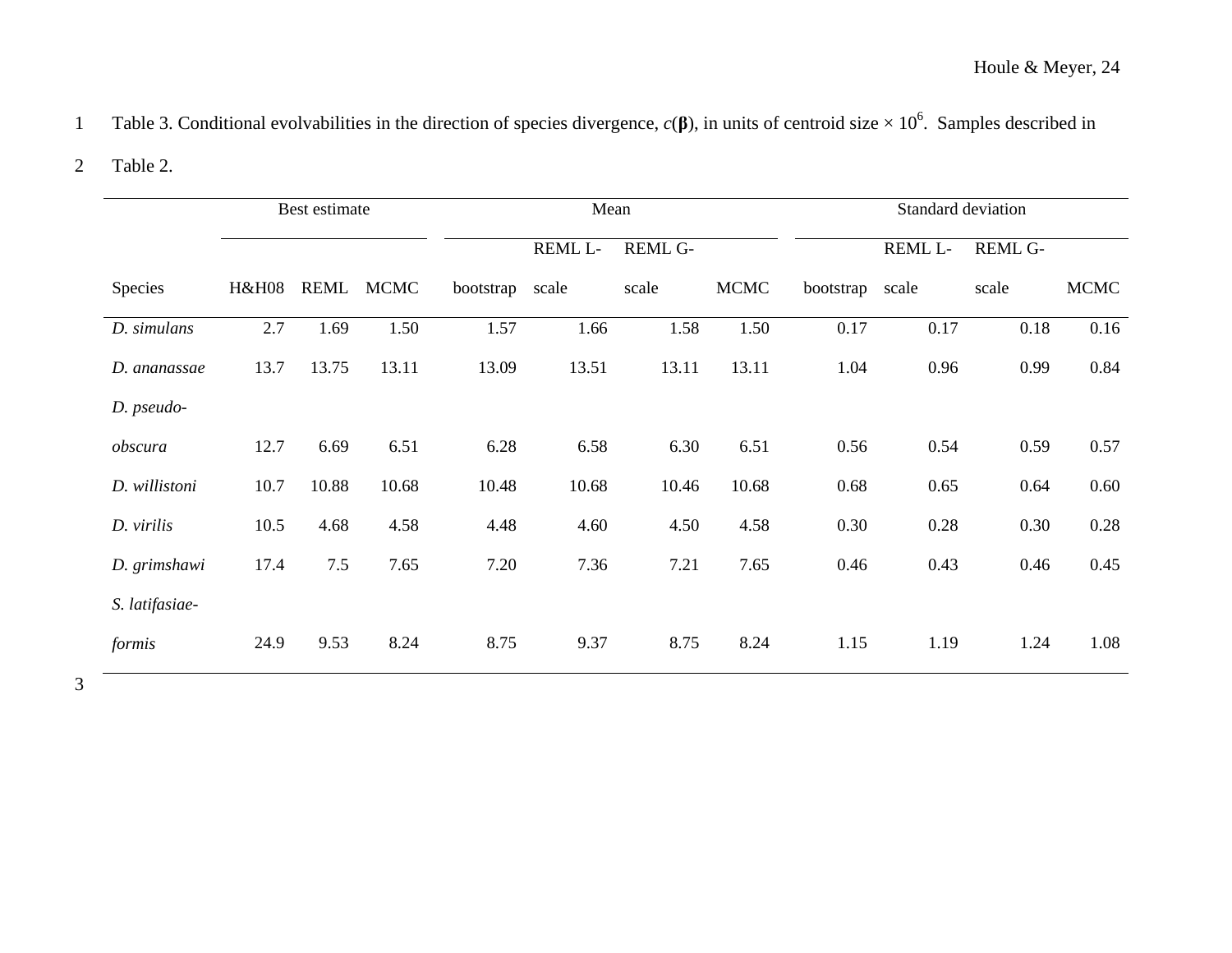- 4 Figure 1. Mean (A) and standard deviation (B) of log<sub>10</sub> eigenvalue estimates from the parametric
- 5 bootstrap, REML-MVN on the L- and G-scales, and MCMC.